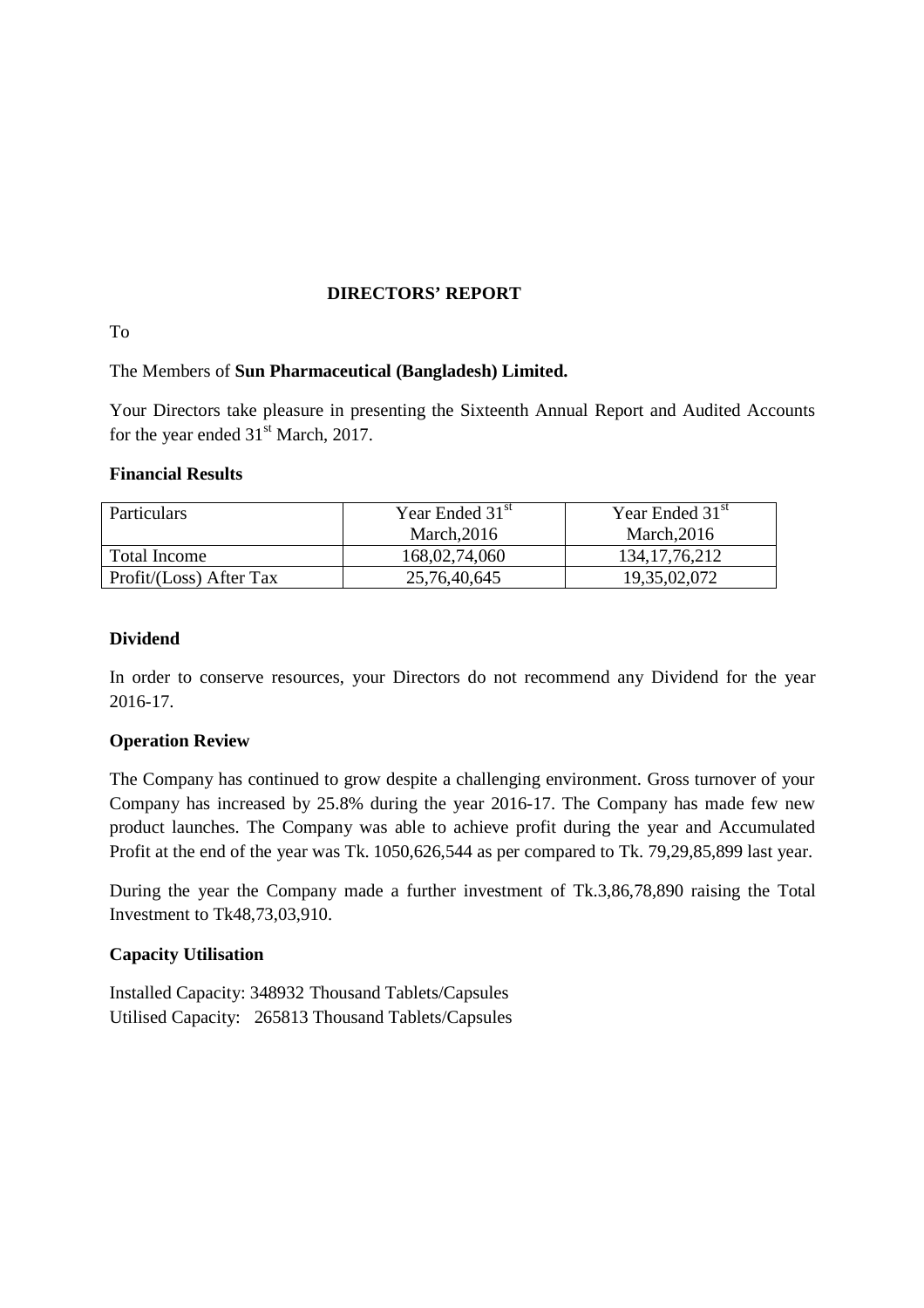## **Auditors**

Your Company's Auditors, M/s Ahmed Mashuque & Co, Chartered Accountants, Dhaka, retire at the conclusion of the forthcoming Annual General Meeting and being eligible have offered themselves for reappointment as auditors of the Company for the year 2017-18.

## **Acknowledgements**

Your Directors acknowledge the impeccable service rendered by the employees of the Company at all levels towards its overall success. The Directors also take this opportunity to place on record their appreciation to the Shareholders, Board of Investment, Bankers and members of medical profession for their continued support and valuable cooperation to the Company.

For and On behalf of Board of Directors

Date:  $27<sup>th</sup>$  April'2017

Dhaka Managing Director Director

(Sukumar Ranjan Ghosh) (Sailesh T Desai)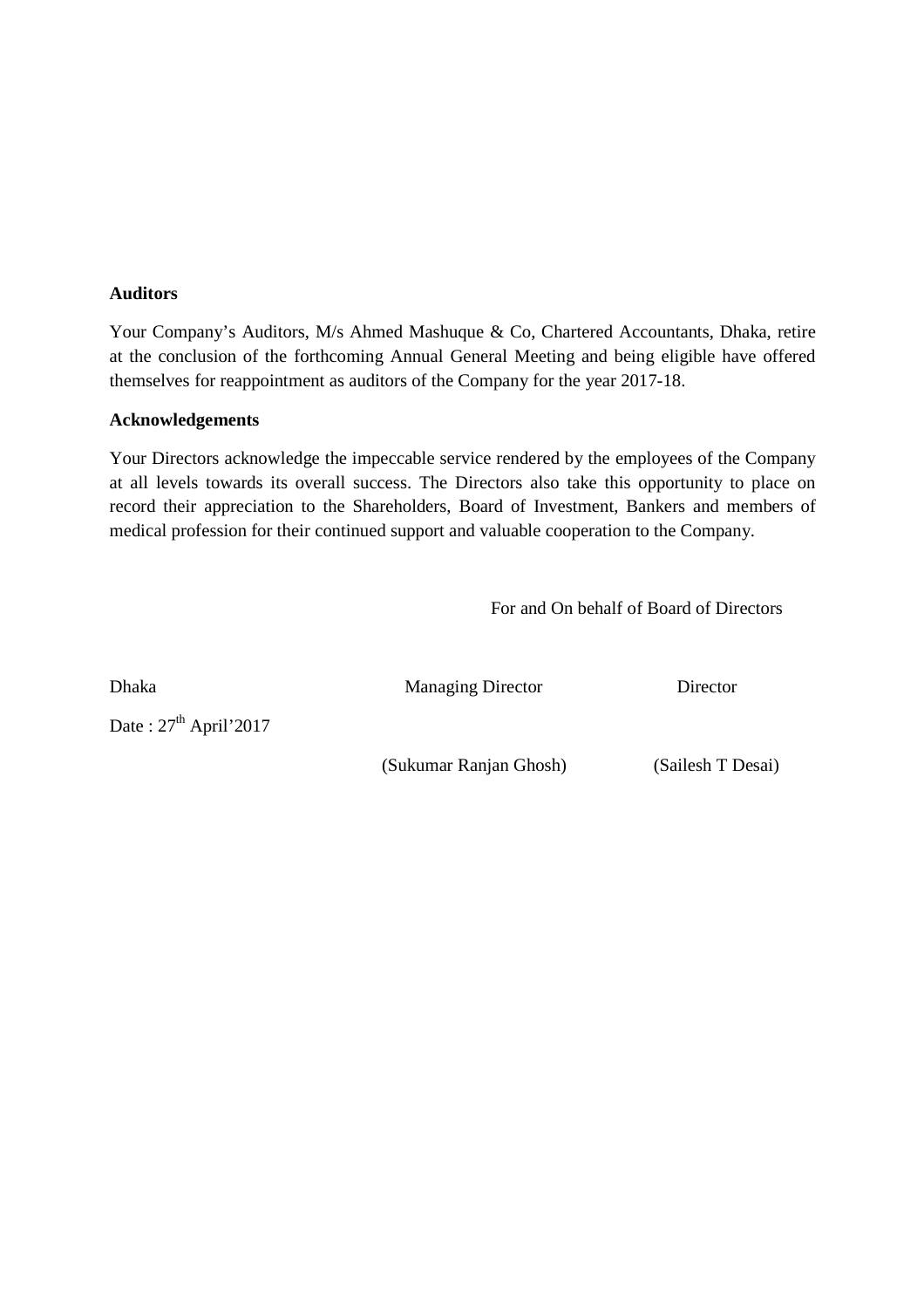**Independent Auditors' Report**

 **and** 

**Financial Statements** 

**of**

**Sun Pharmaceutical (Bangladesh) Limited**

**As at and for the year ended 31 March 2017**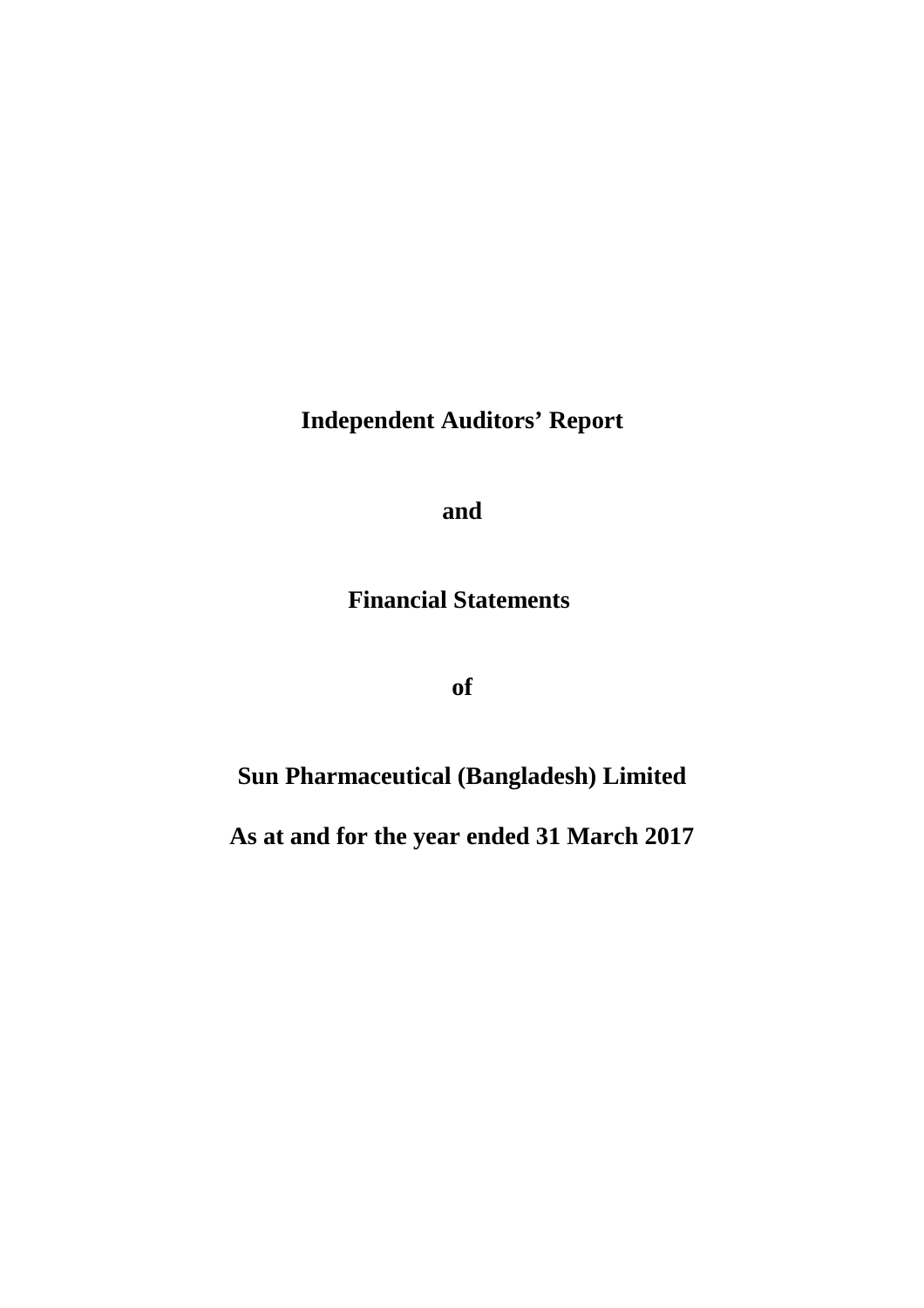## **Independent Auditors' Report**

# **to the shareholders of Sun Pharmaceutical (Bangladesh) Limited**

## **Report on the Financial Statements**

We have audited the accompanying financial statements of Sun Pharmaceutical (Bangladesh) Limited, which comprise the statement of financial position as at 31 March 2017, and the statement of profit or loss and other comprehensive income, statement of changes in equity and statement of cash flows for the year then ended, and notes, comprising significant accounting policies and other explanatory information.

## **Management's Responsibility for the Financial Statements**

Management is responsible for the preparation and fair presentation of these financial statements in accordance with Bangladesh Financial Reporting Standards, and for such internal control as management determines is necessary to enable the preparation of financial statements that are free from material misstatement, whether due to fraud or error.

## **Auditors' Responsibility**

Our responsibility is to express an opinion on these financial statements based on our audit. We conducted our audit in accordance with Bangladesh Standards on Auditing. Those standards require that we comply with the ethical requirements and plan and perform the audit to obtain reasonable assurance about whether the financial statements are free from material misstatement.

An audit involves performing procedures to obtain audit evidence about the amounts and disclosures in the financial statements. The procedures selected depend on the auditors' judgment, including the assessment of the risks of material misstatement of the financial statements, whether due to fraud or error. In making those risk assessments, the auditor considers internal control relevant to the entity's preparation and fair presentation of the financial statements in order to design audit procedures that are appropriate in the circumstances, but not for the purpose of expressing an opinion on the effectiveness of the entity's internal control. An audit also includes evaluating the appropriateness of accounting policies used and the reasonableness of accounting estimates made by the management, as well as evaluating the overall presentation of the financial statements.

We believe that the audit evidence we have obtained is sufficient and appropriate to provide a basis for our audit opinion.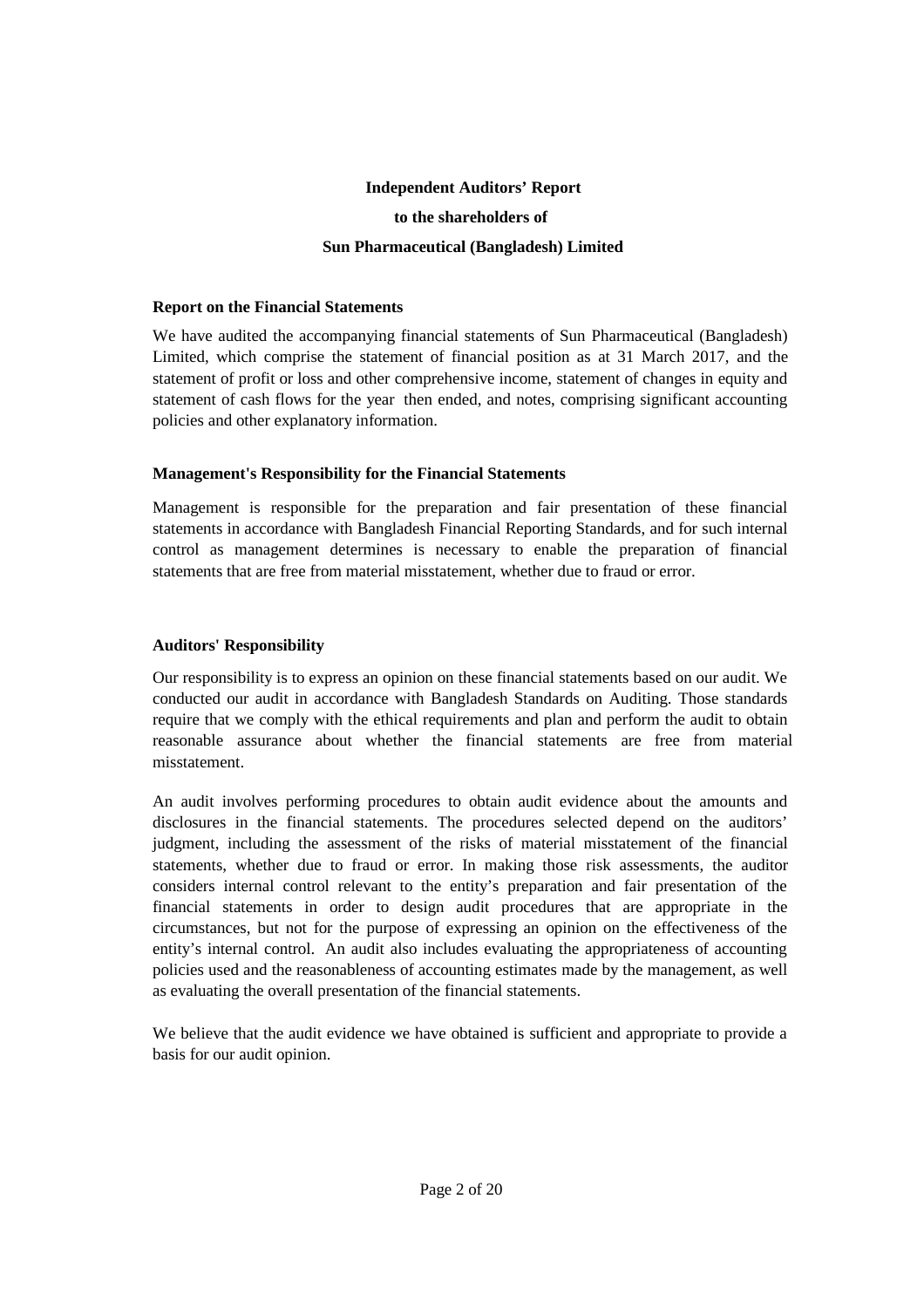## **Opinion**

In our opinion, the financial statements present fairly, in all material respects, the financial position of Sun Pharmaceutical (Bangladesh) Limited as at 31 March 2017, and its financial performance and its cash flows for the year then ended in accordance with Bangladesh Financial Reporting Standards.

## **Report on Other Legal and Regulatory Requirements**

In accordance with the Companies Act, 1994 we also report that:

- a) we have obtained all the information and explanations which to the best of our knowledge and belief were necessary for the purposes of our audit and made due verification thereof;
- b) in our opinion, proper books of account as required by law have been kept by the company so far as it appeared from our examination of those books; and
- c) the company's statement of financial position and statement of profit or loss and other comprehensive income dealt with by the report are in agreement with the books of account.

**Dated: 27 April 2017 Ahmed Mashuque & Co. Dhaka. Chartered Accountants**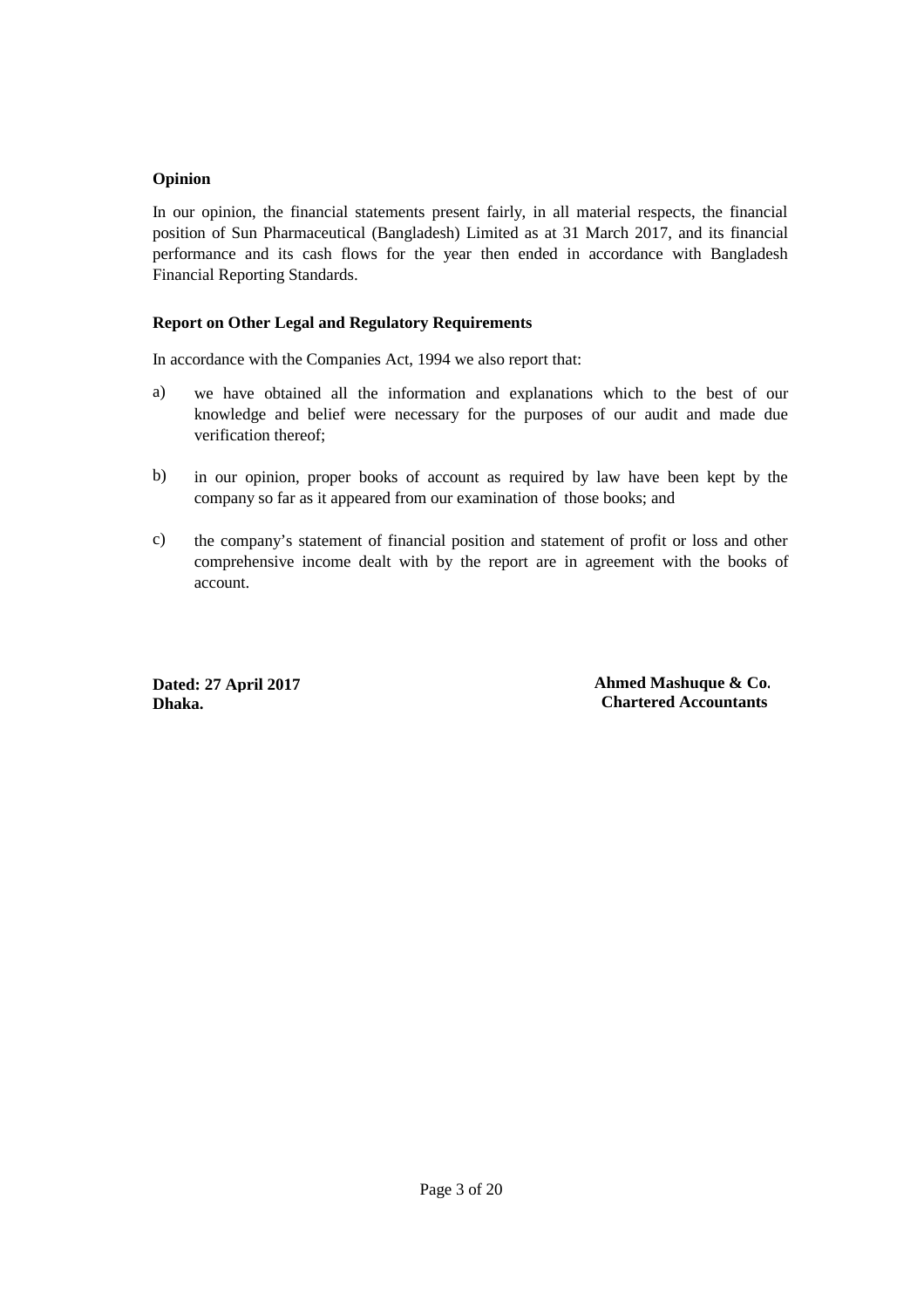## **As at 31 March 2017 Statement of financial position Sun Pharmaceutical (Bangladesh) Limited**

|                                              | <b>Notes</b> | 31-Mar-17     | 31-Mar-16     |
|----------------------------------------------|--------------|---------------|---------------|
|                                              |              | Taka          | <b>Taka</b>   |
| <b>ASSETS</b>                                |              |               |               |
| Non current assets                           |              |               |               |
| Property, plant and equipment-carrying value | 6            | 332,903,233   | 316, 335, 427 |
| Capital work-in-progress                     |              | 38,503,993    | 17,648,918    |
| Long term deposits                           |              | 1,024,500     | 783,150       |
|                                              |              | 372,431,726   | 334,767,495   |
| <b>Current assets</b>                        |              |               |               |
| Inventories                                  | 7            | 459,755,997   | 412,521,638   |
| Trade and other receivables                  | 8            | 46,726,587    | 30,740,995    |
| Cash and cash equivalents                    | 9            | 609,088,862   | 548,246,240   |
| Advances, deposits and prepayments           | 10           | 121,235,903   | 79,181,632    |
|                                              |              | 1,236,807,349 | 1,070,690,505 |
| <b>TOTAL ASSETS</b>                          |              | 1,609,239,075 | 1,405,458,000 |
| <b>EQUITY AND LIABILITIES</b>                |              |               |               |
| <b>Equity</b>                                |              |               |               |
| Share capital                                | 11           | 60,000,000    | 60,000,000    |
| Share money deposits                         | 12           | 56,929,462    | 56,929,462    |
| Retained earnings                            |              | 1,050,626,544 | 792,985,899   |
| <b>Total equity</b>                          |              | 1,167,556,006 | 909,915,361   |
| <b>Liability</b>                             |              |               |               |
| Non current liabilities                      |              |               |               |
| Deferred tax liabilities                     | 13           | 64,371,799    | 60,817,362    |
|                                              |              | 64,371,799    | 60,817,362    |
| <b>Current liabilities</b>                   |              |               |               |
| Trade payable and liabilities for expenses   | 14           | 369,404,417   | 406,105,774   |
| Current tax liabilities                      | 15           | 7,906,853     | 28,619,503    |
|                                              |              | 377,311,270   | 434,725,277   |
| <b>Total liabilities</b>                     |              | 441,683,069   | 495,542,639   |
| <b>TOTAL EQUITY AND LIABILITIES</b>          |              | 1,609,239,075 | 1,405,458,000 |

*These financial statements should be read in conjunction with the annexed notes.* 

#### **Managing Director CONSERVING MANAGING MANAGING DIRECT Director Manager Finance & Operations**

*As per our annexed report of same date.*

**Dated: 27 April 2017**

**Chartered Accountants Ahmed Mashuque & Co.**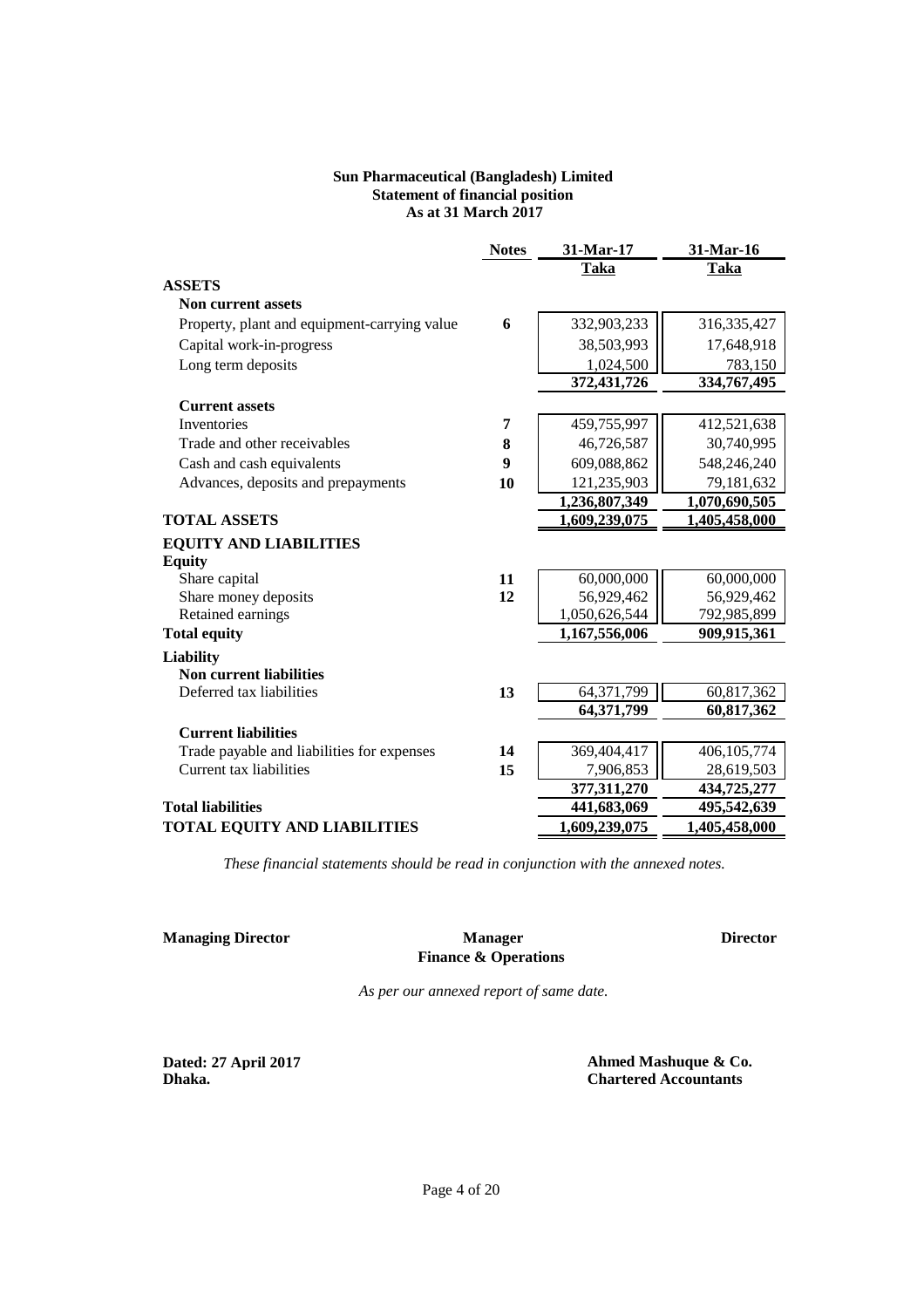## **Sun Pharmaceutical (Bangladesh) Limited Statement of profit or loss and other comprehensive income For the year ended 31 March 2017**

|                                                      |              | <b>Amount in Taka</b> |               |
|------------------------------------------------------|--------------|-----------------------|---------------|
|                                                      | <b>Notes</b> | 2016-2017             | 2015-2016     |
| <b>Revenue</b>                                       |              |                       |               |
| Net sales revenue                                    |              | 1,674,825,468         | 1,331,290,812 |
| Other income                                         | 16           | 288,325               | 531,855       |
|                                                      |              | 1,675,113,793         | 1,331,822,667 |
| <b>Less: Expenditures</b>                            |              |                       |               |
| Cost of materials                                    | 17           | 522,667,265           | 380, 351, 481 |
| Personnel cost                                       | 18           | 231,903,870           | 208, 653, 726 |
| Operating and other expenses                         | 19           | 117,262,535           | 97,312,284    |
| Selling, marketing and distribution expenses         | 20           | 358,916,167           | 315,859,881   |
| Depreciation                                         | 6            | 23,426,358            | 21,482,224    |
|                                                      |              | 1,254,176,195         | 1,023,659,596 |
| <b>Profit From Operations</b>                        |              | 420,937,598           | 308,163,071   |
| Add: Interest income                                 |              | 4,918,029             | 9,919,030     |
| Add: Foreign exchange gain                           |              | 242,238               | 34,515        |
| <b>Profit before contribution to Workers' Profit</b> |              |                       |               |
| <b>Participation &amp; Welfare Fund</b>              |              | 426,097,865           | 318,116,616   |
| Less: Contribution to Workers' profit                |              |                       |               |
| participation fund                                   | 21           | 20,290,375            | 15,148,410    |
| Profit before income tax                             |              | 405,807,490           | 302,968,206   |
| Less: Income tax expense:                            |              |                       |               |
| Current tax                                          |              | 144,612,408           | 105,178,590   |
| Deferred tax                                         | 13           | 3,554,437             | 4,287,544     |
| Net profit after income tax                          |              | 257,640,645           | 193,502,072   |
| Other comprehensive income                           |              |                       |               |
| <b>Total comprehensive income</b>                    |              | 257,640,645           | 193,502,072   |
| (Transferred to statement of changes in equity)      |              |                       |               |
| Earning per share                                    | 26           | 429.40                | 322.50        |
| Number of Shares used to compute EPS                 |              | 600,000               | 600,000       |

*These financial statements should be read in conjunction with the annexed notes.*

| <b>Managing Director</b> | <b>Manager</b>                  | <b>Director</b> |
|--------------------------|---------------------------------|-----------------|
|                          | <b>Finance &amp; Operations</b> |                 |

*As per our annexed report of same date.*

**Dated: 27 April 2017 Dhaka.**

 **Chartered Accountants Ahmed Mashuque & Co.**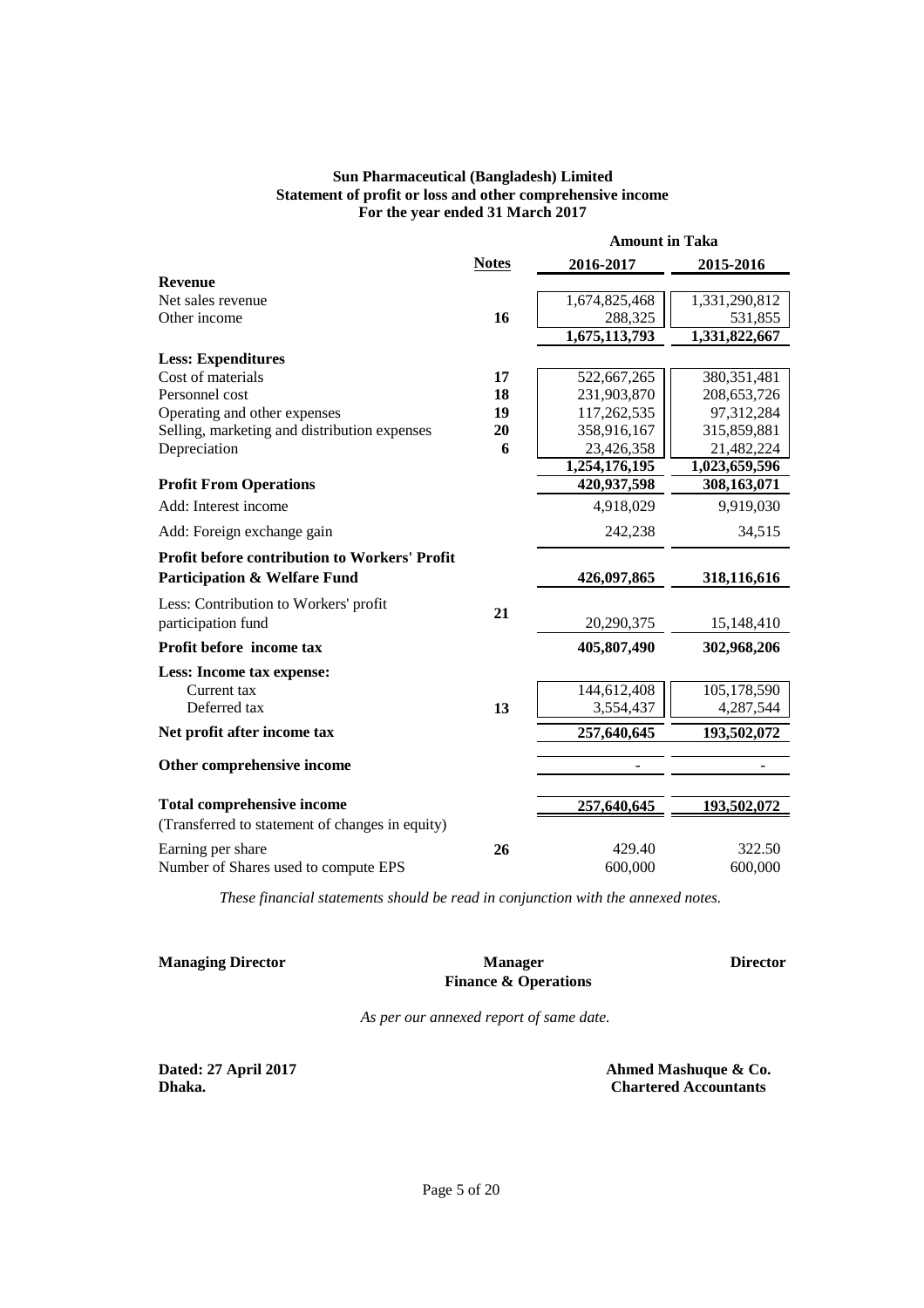## **Sun Pharmaceutical (Bangladesh) Limited Statement of changes in equity For the year ended 31 March 2017**

|                                    |                      |                                |                                    | <b>Amount in Taka</b> |  |
|------------------------------------|----------------------|--------------------------------|------------------------------------|-----------------------|--|
| <b>Particulars</b>                 | <b>Share capital</b> | <b>Share money</b><br>deposits | <b>Retained</b><br><b>Earnings</b> | <b>Total</b>          |  |
| Balance as at 01 April 2015        | 60,000,000           | 56,929,462                     | 599,483,827                        | 716,413,289           |  |
| Total comprehensive income         |                      |                                | 193,502,072                        | 193.502.072           |  |
| Balance as at 31 March 2016        | 60,000,000           | $\overline{56,}929,462$        | 792,985,899                        | 909,915,361           |  |
| Balance as at 01 April 2016        | 60,000,000           | 56,929,462                     | 792,985,899                        | 909,915,361           |  |
| Total comprehensive income         |                      |                                | 257,640,645                        | 257,640,645           |  |
| <b>Balance as at 31 March 2017</b> | 60,000,000           | 56,929,462                     | 1,050,626,544                      | 1,167,556,006         |  |

*These financial statements should be read in conjunction with the annexed notes.*

**Managing Director Manager Director Director** 

 **Manager Finance & Operations**

*As per our annexed report of same date.*

**Dated: 27 April 2017 Dhaka.**

 **Ahmed Mashuque & Co. Chartered Accountants**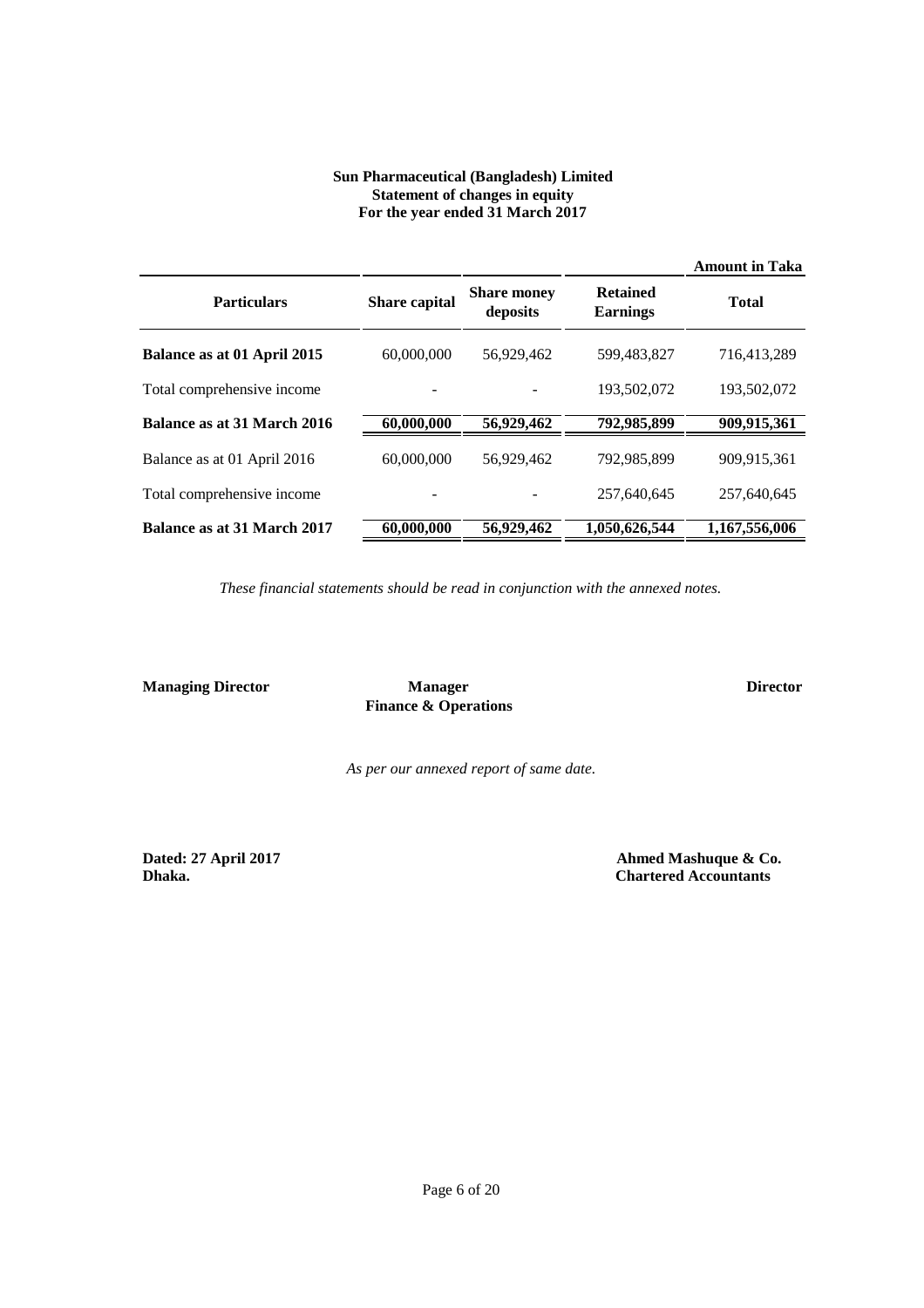## **Sun Pharmaceutical (Bangladesh) Limited Statement of cash flows For the year ended 31 March 2017**

| <b>Particulars</b>                                     | 2016-2017       | 2015-2016       |
|--------------------------------------------------------|-----------------|-----------------|
|                                                        | <b>Taka</b>     | Taka            |
| <b>Cash flows from operating activities</b>            |                 |                 |
| Receipts from customers                                | 1,949,426,537   | 1,336,110,545   |
| Payments to suppliers, employees and other             | (1,666,959,029) | (1,060,995,008) |
| Other income                                           |                 | 74,729          |
| Income tax paid                                        | (165, 325, 058) | (115, 847, 225) |
| Net cash generated from operating activities $(A)$     | 117,142,450     | 159,343,041     |
| <b>Cash flows from investing activities</b>            |                 |                 |
| Acquisition of property, plant and equipment           | (40, 863, 737)  | (33, 408, 198)  |
| Sale proceeds from property, plant and equipment       | 1,157,900       | 2,498,211       |
| Capital work-in-progress                               | (20, 855, 075)  | (16, 537, 688)  |
| Interest received                                      | 4,261,084       | 10,740,415      |
| Net cash used in investing activities (B)              | (56, 299, 828)  | (36,707,260)    |
| <b>Cash flows from financing activities</b>            |                 |                 |
| Net cash used in financing activities $(C)$            |                 |                 |
| Net changes in cash and cash equivalents $(A+B+C)$     | 60,842,622      | 122,635,781     |
| Cash and cash equivalents at the beginning of the year | 548,246,240     | 425,610,459     |
| Cash and cash equivalents at the end of the year       | 609,088,862     | 548,246,240     |
|                                                        |                 |                 |

*These financial statements should be read in conjunction with the annexed notes.*

**Managing Director CONSERVING MANAGERS Director Director** 

 **Manager Finance & Operations**

*As per our annexed report of same date.*

**Dated: 27 April 2017 Dhaka.**

 **Ahmed Mashuque & Co. Chartered Accountants**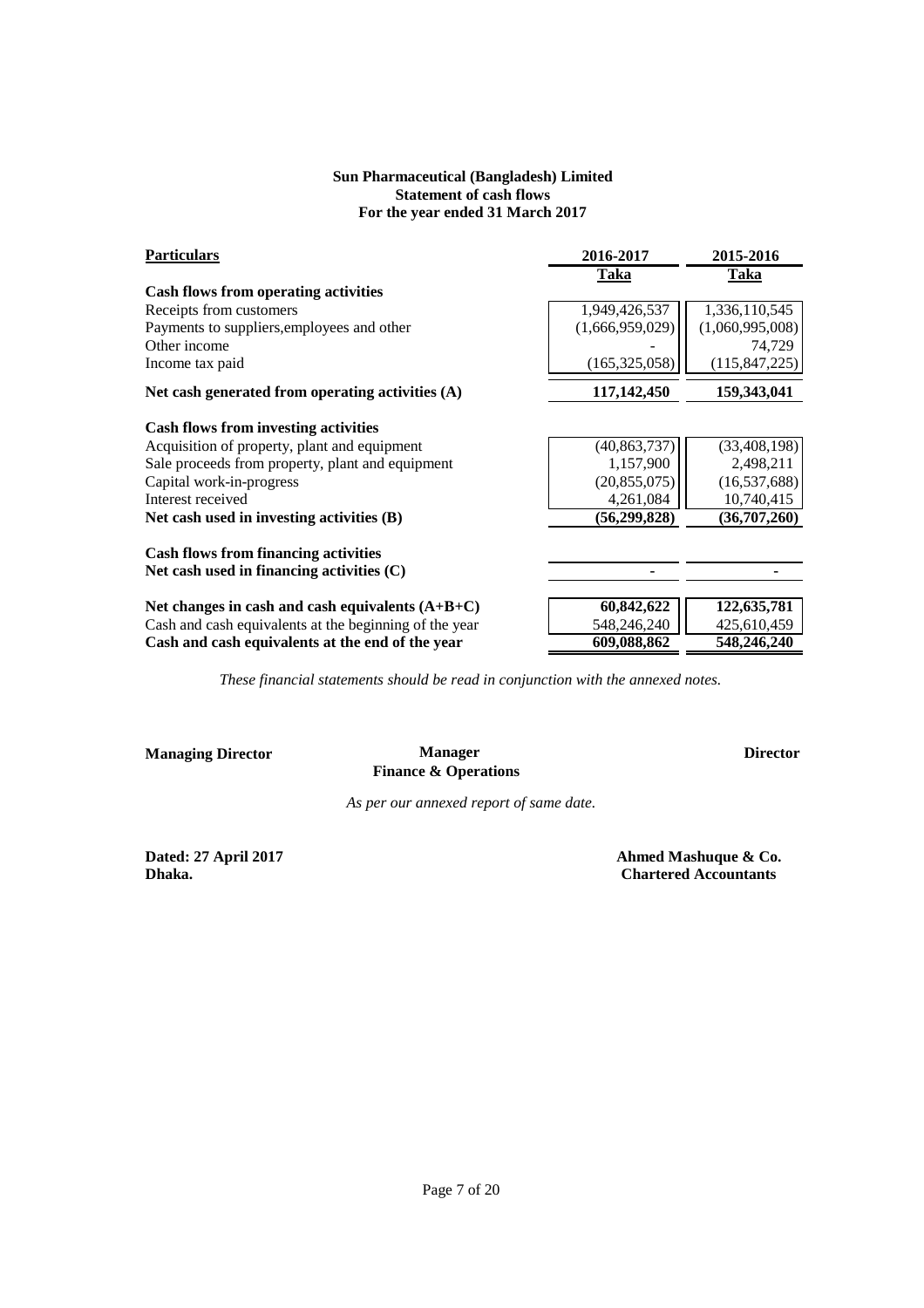### **Sun Pharmaceutical (Bangladesh) Limited Notes, comprising significant accounting policies and other explanatory information As at and for the year ended 31 March 2017**

### **1 Company profile**

#### **1.01 Legal status of the company**

Sun Pharmaceutical (Bangladesh) Limited is a private limited company incorporated in 2001 in Bangladesh under the Companies Act, 1994 with an authorized capital of Tk. 60 millions divided into 600,000 ordinary shares of Tk 100 each. During the year 2005-06, Company had increased its authorized capital from Tk. 60 millions to Tk 500 millions. The company was formed jointly with Sun pharmaceutical Industries Limited (SPIL), a company incorporated in India, City Overseas Limited (COL), a company incorporated in Bangladesh and Sun Pharma Holdings (earstwhile Nogad Holdings), a company incorporated in Mauritius.

#### **1.02 Nature of business**

The company produces various pharmaceutical products, which are sold in the local market.

## **2 Basis of preparation**

## **2.01 Statement of compliance**

The financial statements have been prepared in compliance with Bangladesh Financial Reporting Standards (BFRS) and the requirements of the Companies Act, 1994 and other relevant local laws and regulations as applicable. BFRS comprise of

- -Bangladesh Financial Reporting Standards;
- -Bangladesh Accounting Standards;
- -Bangladesh Financial Reporting Standards Interpretations; and
- -Bangladesh Accounting Standards Interpretations.

The titles and format of these financial statements follow the requirements of BFRS which are to some extent different from the requirements of the Companies Act, 1994. However, such differences are not material and in the view of management BFRS title gives better presentation to the shareholders.

### **2.02 Reporting period**

The financial period of the company has been determined to be from 01 April to 31 March each year. These financial statements cover one year from 01 April 2016 to 31 March 2017 consistently.

#### **2.03 Basis of accounting**

The financial statements have been prepared under the accrual basis of accounting.

 **2.04 Going concern**

The financial statements have been prepared on going concern basis. As per the management assessment, there is no material uncertainties related to events or conditions which may cast significant doubt upon the companies ability to continue as a going concern.

## **2.05 Basis of measurement**

The financial statements have been prepared under the historical cost convention.

## **2.06 Date of authorisation for issue of financial statements**

On 27 April 2017, the Board of Directors reviewed the financial statements and authorized for issue.

### **2.07 Use of estimates and judgment**

The preparation of the financial statements in conformity with Bangladesh Financial Reporting Standards (BFRS) requires management to make judgment, estimates and assumptions that affect the application of accounting policies and the reported amounts of assets, liabilities, income and expenses. Actual result may differ from these estimates.

Estimates and underlying assumptions are reviewed on an ongoing basis. Revisions to accounting estimates are recognized in the year in which the estimates are revised and in any future periods affected.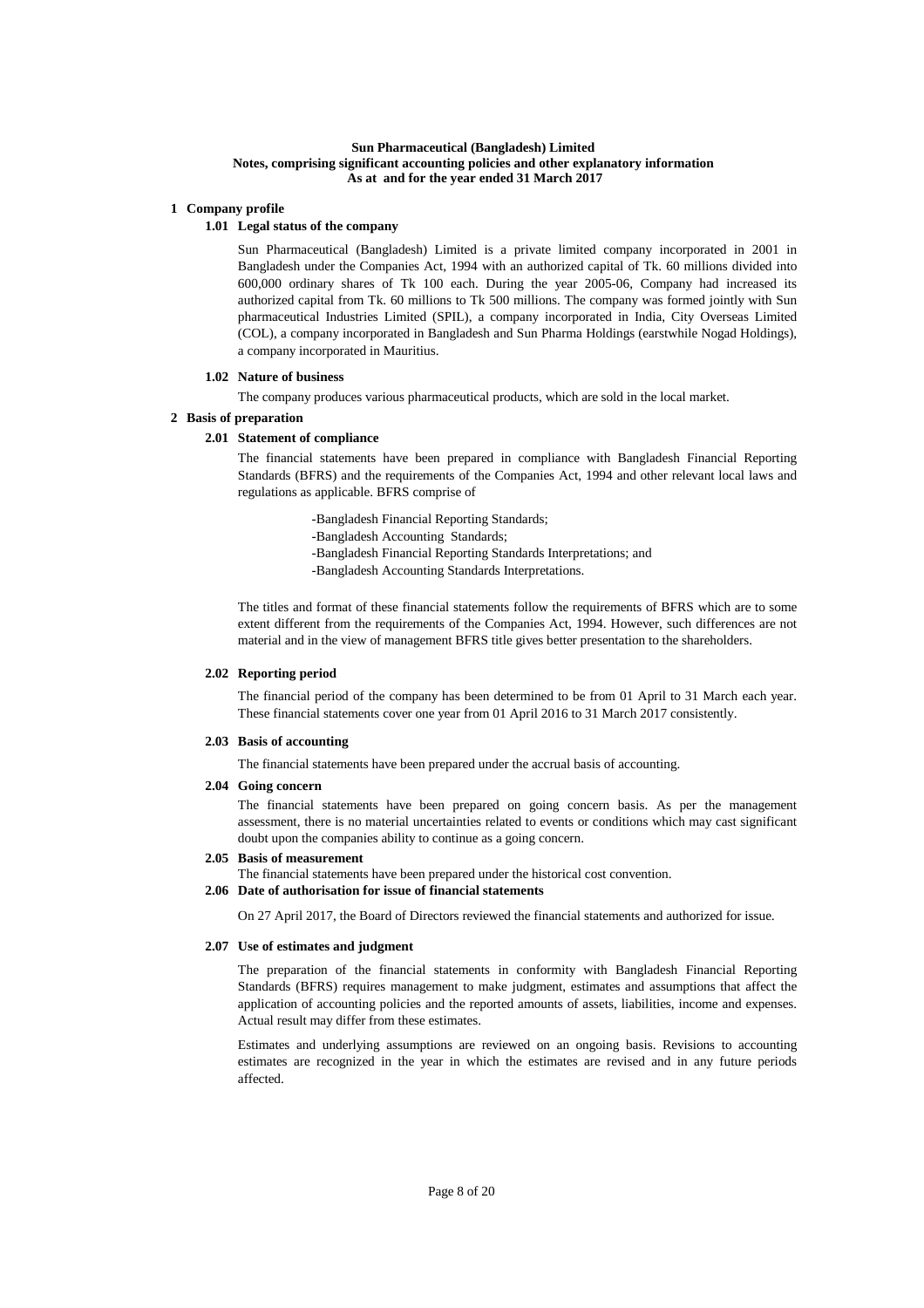### **Judgments**

Information about judgments made in applying accounting policies that have most significant effect on the amount recognized in the financial statements is included in the following notes:

| Note $\#3.01$ | Depreciation |
|---------------|--------------|
| Note $\#3.02$ | Inventories  |

## **Assumption and estimation uncertainties**

Information about assumption and estimation uncertainties that have a significant risk of resulting in a material adjustment in the year is included in the following notes:

| Note 13   | Deferred tax liabilities                   |
|-----------|--------------------------------------------|
| Note 14   | Trade payable and liabilities for expenses |
| Note $15$ | Current tax liabilities                    |

#### **2.08 Functional and presentational currency and level of precision**

The financial statements are presented in Bangladesh; Taka (BDT) currency, which is the Company's functional currency. All financial information presented in BDT has been rounded off to the nearest Taka.

#### **3 Significant accounting policies**

#### **3.01 Property, plant and equipment**

### **a) Recognition and measurement**

Property, plant and equipment are stated at cost net of accumulated depreciation. Cost includes expenditures that are directly attributable to the acquisition of the assets.

#### **b) Subsequent cost**

The cost of replacing component of an item of property, plant and equipment is recognized in the carrying amount of the item if it is probable that the future economic benefits are embodied within the component will flow to the company and its cost can be measured reliably. The costs of the day to day servicing of Property, plant and equipment are recognized in the statement of profit and loss and other comprehensive income as incurred.

#### **c) Depreciation**

Depreciation is provided to amortise the cost of the assets after commissioning, over the period of their expected useful lives in accordance with BAS-16. Depreciation on assets is charged from the day in which the asset is brought into use under straight-line basis at the following rates:

| Lease hold land           | 2.50%  |
|---------------------------|--------|
| Factory building          | 1.63%  |
| Plant and machinery       | 4.75%  |
| Computer equipment        | 16.21% |
| Motor vehicle/motor cycle | 9.50%  |
| Office equipment          | 4.75%  |
| Electrical installation   | 4.75%  |
| Furniture and fixtures    | 6.33%  |
|                           |        |

#### **d) Retirements and Disposals**

On disposal of Property, plant and equipment, the cost and accumulated depreciation are eliminated and gain or loss on such disposal is reflected in the income statement, which is determined with reference to the net book value of the assets and net sales proceeds.

#### **3.02 Inventories**

Inventories are stated at the lower of cost and their corresponding net realisable value in accordance with BAS-2 "Inventories". Method used for valuation of inventory of Raw and Packing material is Specific identification method. Cost of finished stocks and work in progress are arrived by using FIFO costing method including allocation of manufacturing overheads related to bringing the inventories to their present condition. Net realisable value is based on estimated selling price less any further costs expected to be incurred to make the sale.

## **3.03 Trade and receivables**

Trade receivables are stated net of provisions.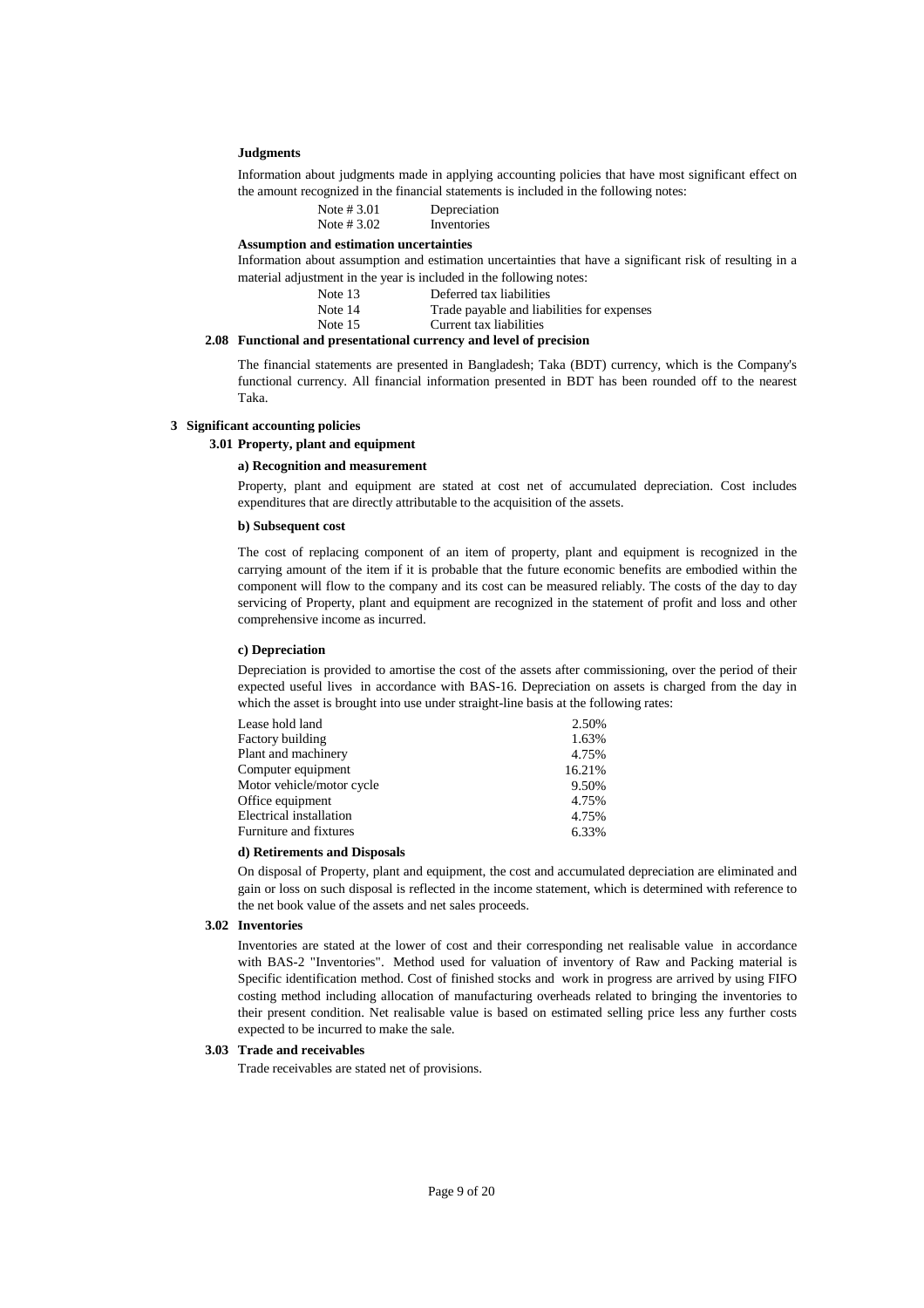## **3.04 Statement of Cash flows**

Statement of Cash flows is prepared in accordance with BAS-7:Statement of cash flows under direct method.

### **3.05 Cash and cash equivalents**

Cash and cash equivalents consist of cash in hand, bank deposits and investment in Fixes deposit which were held and available for use by the company without any restriction.

#### **3.06 Payables and accruals**

Liabilities are recognized for amounts to be paid in future for goods and services received whether or not billed to the company.

## **3.07 Provisions**

In accordance with the guidelines as prescribed by BAS 37: *Provisions, contingent liabilities and contingent assets* provisions are recognised when all the following criteria are met :

- When the company has a present obligation as a result of past event;

- When it is probable that an outflow of resources embodying economic benefits will be required to settle the obligation; and

- Reliable estimate can be made of the amount of the obligation.

#### **3.08 Revenue recognition**

Sales are recognized at the time of delivery of goods from the company's depots/factory, when risk and reward of ownership of goods are transferred to the buyer. Sales are stated net of returns and excluding VAT.

### **3.09 Foreign currency translations**

Transactions denominated in foreign currencies are translated into Bangladesh taka at the rate of exchange ruling at the date of the transaction. Monetary assets and liabilities denominated in foreign currencies are translated into Bangladesh taka at the exchange rates ruling at the Statement of financial position. Non monetary assets and liabilities denominated in foreign currencies, which are stated at historical cost, are translated into Bangladesh taka at the exchange rate ruling at the date of the transaction. Foreign exchange differences arising on translation are recognized in the Statement of profit or loss and other comprehensive income.

### **3.10 Income tax expense**

Income tax expenses comprises current and deferred tax . Current tax and deferred tax is recognised in profit or loss except to the extent that its relates to items recognised directly in equity in which case it is recognized in equity.

### **Current tax:**

Income tax expense is recognized in the Statement of profit and loss and other comprehensive income as per the Income Tax Ordinance, 1984.

#### **Deferred tax:**

Deferred tax is recognised in respect of temporary differences between the carrying amount of assets and liabilities for financial reporting purpose and the amounts used for taxation purposes.

Deferred tax is measured at the tax rates that are expected to be applied to the temporary differences when they reverse, based on the laws that have been enacted or substantively enacted at the reporting date.

Deferred tax assets and liabilities are offset if there is legally enforceable right to offset current tax liabilities and assets, and they relate to income taxes levied by the same tax authority on the same taxable entity, or on different tax entities, but they intend to settle current tax liabilities and assets on a net basis or their tax assets and liabilities will be realised simultaneously.

A deferred tax asset is recognised for tax credits and deductible temporary differences to the extent that it is probable that future taxable profits will be available against which temporary difference can be utilised. Deferred tax assets are reviewed at each reporting date and are reduced to the extent that it is no longer probable that the related tax benefit will be realised.

### **3.11 Earning per share**

The Company calculates its earnings per share in accordance with BAS 33: Earning per share which has been shown on the face of Statement of profit or loss and other comprehensive income.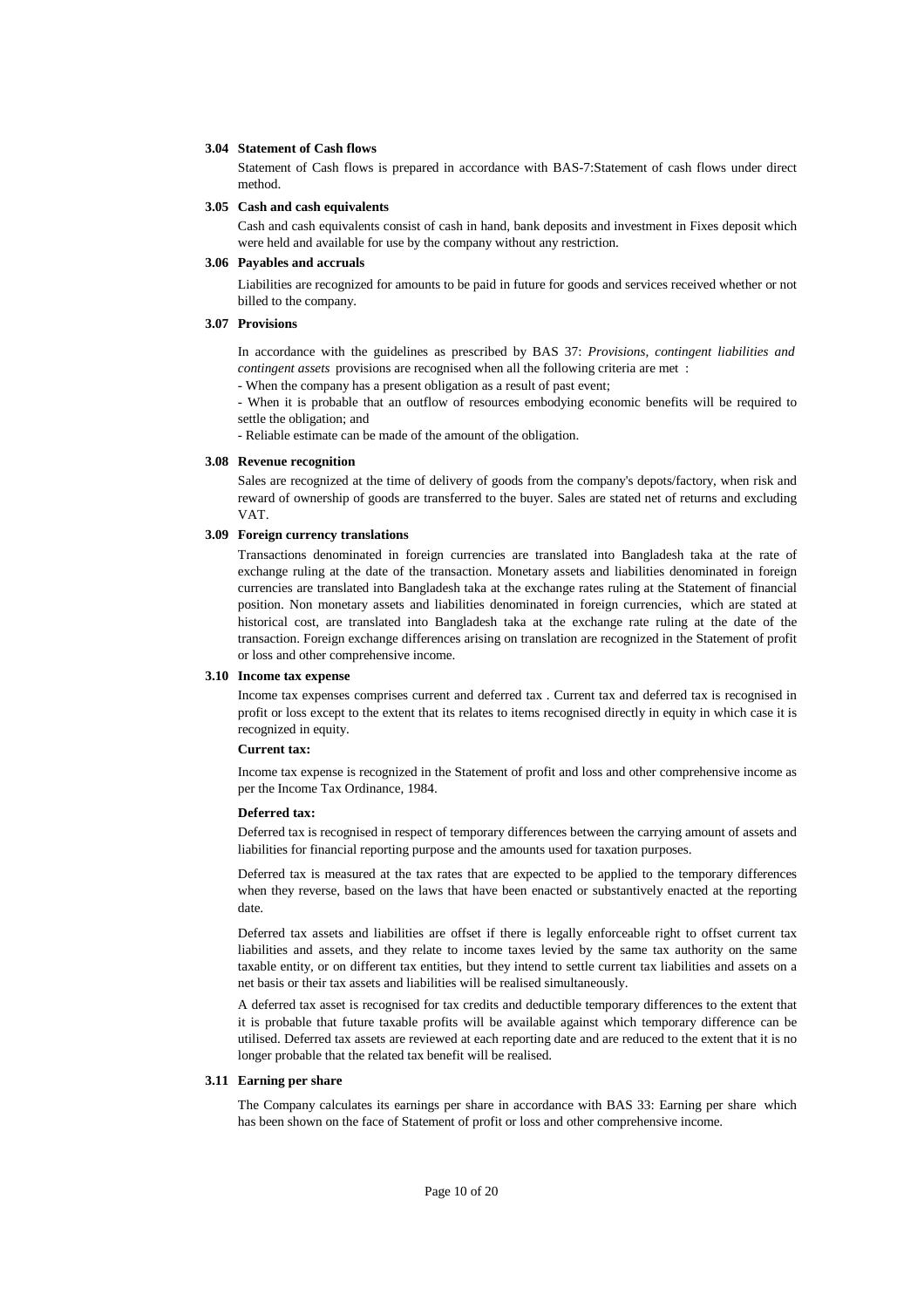#### **Basic earnings**

This represents earnings for the year attributable to ordinary shareholders. As there were no preference shares requiring returns or dividends, minority interest or extraordinary items, the net profit after tax for the year has been considered as fully attributable to the ordinary shareholders.

#### **Basic earnings per share**

This has been calculated by dividing the basic earnings by the weighted average number of ordinary shares outstanding during the year.

#### **Diluted earnings per share**

No diluted EPS is required to be calculated for the year as there was no scope for dilution during the year under review.

### **3.12 Interest income**

Interest income is recognized on accrual basis.

#### **3.13 Employees' benefit schemes**

The company maintains both defined contribution plan and defined benefit plan for its eligible permanent employees. The eligibility is determined according to the terms and conditions set forth in the respective deeds.

The company has accounted for and disclosed employee benefits in compliance with the provisions of BAS 19: Employee Benefits. The cost of employee benefits is charged off as revenue expenditure in the period to which the contributions relate.

The company's employee benefits include the following:

#### **(a) Defined Contribution Plan (Provident Fund )**

The company has a registered provident fund scheme (Defined Contribution Plan) for employees of the company eligible to be members of the fund in accordance with the rules of the provident fund constituted under an irrevocable trust. All permanent employees contribute 8.33% of their basic salary to the provident fund and the company also makes equal contribution.

The company recognizes contribution to defined contribution plan as an expense when an employee has rendered services in exchange for such contribution. The legal and constructive obligation is limited to the amount it agrees to contribute to the fund.

#### **(b) Short-term Employee Benefits**

Short-term employee benefits include salaries, bonuses, leave encashment, etc. Obligations for such

benefits are measured on an undiscounted basis and are expensed as the related service is provided.

#### **(c) Contribution to Workers' Profit Participation and Welfare Funds**

This represents 5% of net profit before tax contributed by the company as per provisions of the Bangladesh Labor Law, 2006 and is payable to workers as defined in the said law.

#### **(d) Insurance Scheme**

The company has a personal Accident Insurance scheme for its permanent employees, premium for which is being charged to statement of comprehensive income annually as per the insurance policy.

#### **3.14 Events after the reporting date**

In accordance with BAS 10: Events after the reporting period, amount recognized in the financial statements are adjusted for event after the reporting period that provide additional evidence of conditions that existed at the end of the reporting period. No adjustment is given in the financial statements for event after the reporting period that are indicative of conditions that arose after the reporting period. Material non-adjusting events are disclosed in the financial statements.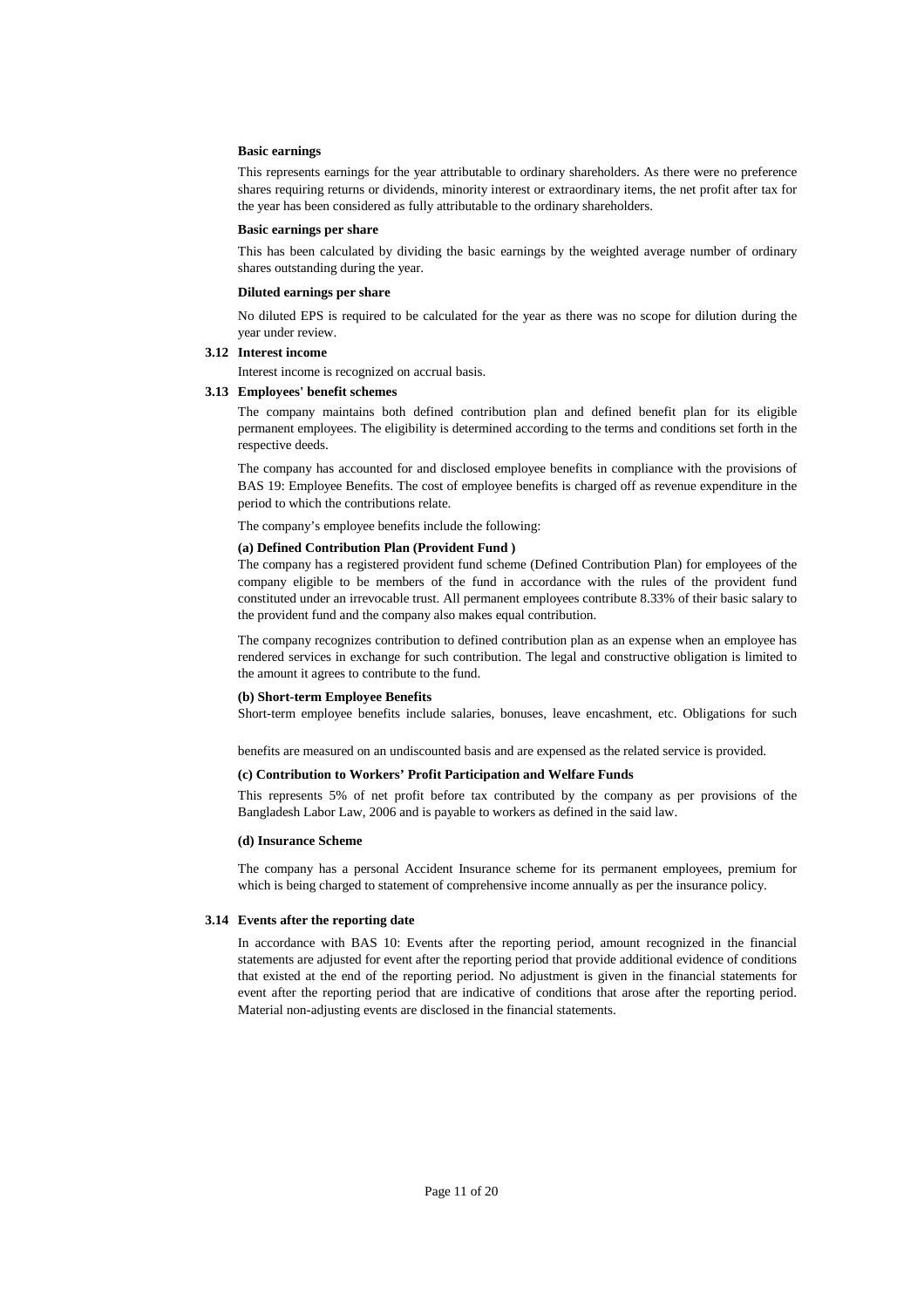### **3.15 Contingent liabilities and assets**

Contingent liabilities and assets are current or possible obligations or assets, arising from past events and whose existence is due to the occurrence or non-occurrence of one or more uncertain future events which are not within the control of the company. In accordance with BAS 37 Provision, contingent liabilities and contingent assets, they are disclosed in the notes to the financial statements.

### **3.16 Lease payments**

Payments made under operating leases are recognized in profit or loss on a straight line basis over the term of the lease and lease incentives are recognized as an integral part of the total lease expenses, over the term of the leases in accordance with BAS 17 : Leases.

### **4 Financial risk management policies**

The management of the company has the overall responsibility for the establishment and oversight of the company's risk management framework. Financial risk management policies require establishing standard procedures to identify and analyze the main risks to which the company is exposed and continually deploying and managing risk management systems designed to eliminate or reduce the probability that risks will arise and to limit their impact.

The company is exposed to credit risk, liquidity risk and market risk.

### **5 Comparative figures**

Comparative information has been disclosed in respect of the previous year for all numerical information in the financial statement and also the narrative and descriptive information when it is relevant for understanding of the current year financial statements.

Previous year's figure has been re-arranged whenever considered necessary to ensure comparability with the

current year's presentation as per BAS 8: Accounting policies, Changes in Accounting Estimates and Errors.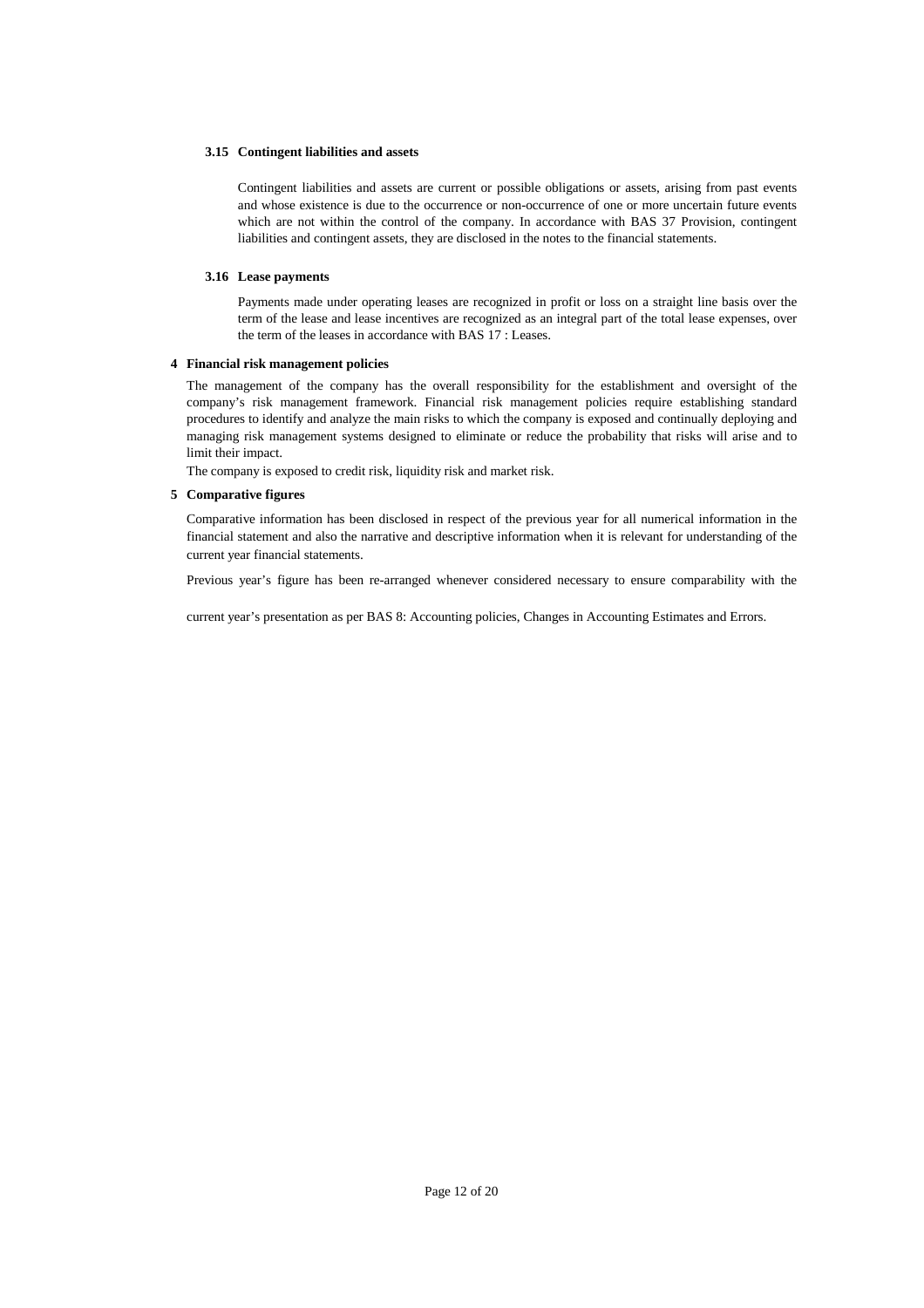## **6.00 Property, plant and equipment-carrying value**

**For 2017:**

|     |                                  | Cost                                  |                                    |                                  |                                       | <b>Depreciation</b>                   |                                      |                                         |                                       | <b>Written down</b><br>value |
|-----|----------------------------------|---------------------------------------|------------------------------------|----------------------------------|---------------------------------------|---------------------------------------|--------------------------------------|-----------------------------------------|---------------------------------------|------------------------------|
| Sl. | Name of assets                   | <b>Balance as at</b><br>01 April 2016 | <b>Addition</b><br>during the year | Adjustment<br>during the<br>year | <b>Balance as at</b><br>31 March 2017 | <b>Balance as at</b><br>01 April 2016 | <b>Charged</b><br>during the<br>year | <b>Adjustment</b><br>during the<br>year | <b>Balance as at</b><br>31 March 2017 | As at 31 March<br>2017       |
|     | Lease holdland                   | 33,000                                |                                    |                                  | 33,000                                | 12,732                                | 824                                  |                                         | 13,556                                | 19,444                       |
|     | 2 Factory building               | 78,690,950                            | 4,503,420                          | ۰                                | 83,194,370                            | 14,419,346                            | 1,322,827                            | ٠                                       | 15,742,173                            | 67,452,197                   |
|     | <b>3</b> Plant & machinery       | 257, 337, 162                         | 16,676,719                         |                                  | 274,013,881                           | 76,286,822                            | 12,520,578                           | ٠                                       | 88,807,400                            | 185,206,482                  |
|     | Computer equipment               | 25,728,774                            | 3,378,268                          | ۰                                | 29,107,042                            | 16,649,654                            | 2,500,162                            | ۰                                       | 19,149,816                            | 9,957,226                    |
|     | Motor vehicle/motor<br>cycle     | 46,369,061                            | 11,363,081                         | (2,184,847)                      | 55, 547, 295                          | 11,428,899                            | 4,814,372                            | (1,315,272)                             | 14,927,999                            | 40,619,296                   |
|     | <b>6</b> Office equipment        | 8,614,855                             | 1,724,479                          |                                  | 10,339,334                            | 2,017,156                             | 444,930                              | ٠                                       | 2,462,086                             | 7,877,248                    |
|     | <b>7</b> Electrical installation | 15,853,695                            | 2,600,166                          | ۰.                               | 18,453,861                            | 6,628,581                             | 808,691                              | ٠                                       | 7,437,272                             | 11,016,589                   |
|     | <b>8</b> Furniture and fixtures  | 15,997,523                            | 617,604                            | ۰.                               | 16,615,127                            | 4,846,403                             | 1,013,974                            | ٠                                       | 5,860,377                             | 10,754,751                   |
|     | <b>Total</b>                     | 448,625,020                           | 40,863,737                         | (2.184.847)                      | 487,303,910                           | 132,289,592                           | 23,426,358                           | (1,315,272)                             | 154,400,678                           | 332,903,233                  |

## **For 2016:**

|     |                                 | Cost                                  |                                    |                                  |                                       | <b>Depreciation</b>                   |                               |                                  |                                              | <b>Written down</b><br>value |
|-----|---------------------------------|---------------------------------------|------------------------------------|----------------------------------|---------------------------------------|---------------------------------------|-------------------------------|----------------------------------|----------------------------------------------|------------------------------|
| SI. | Name of assets                  | <b>Balance as at</b><br>01 April 2015 | <b>Addition</b><br>during the year | Adjustment<br>during the<br>vear | <b>Balance as at</b><br>31 March 2016 | <b>Balance as at</b><br>01 April 2015 | Charged<br>during the<br>vear | Adjustment<br>during the<br>vear | <b>Balance as at</b><br><b>31 March 2016</b> | As at 31 March<br>2016       |
|     | Lease hold land                 | 33,000                                |                                    |                                  | 33,000                                | 11.906                                | 826                           | ٠                                | 12,732                                       | 20,268                       |
|     | 2 Factory building              | 78,345,842                            | 345,108                            | ۰.                               | 78,690,950                            | 13.137.113                            | 1,282,233                     | ٠                                | 14,419,346                                   | 64,271,604                   |
|     | 3 Plant & machinery             | 241,390,877                           | 15,946,285                         | ÷                                | 257, 337, 162                         | 64,547,719                            | 11,739,102                    | ٠                                | 76,286,822                                   | 181,050,341                  |
|     | 4 Computer equipment            | 21,508,929                            | 4,279,845                          | (60,000)                         | 25,728,774                            | 14,339,410                            | 2,349,761                     | (39, 517)                        | 16,649,654                                   | 9,079,120                    |
|     | Motor vehicle/motor<br>cycle    | 42,544,075                            | 6,958,091                          | (3, 133, 105)                    | 46,369,061                            | 8,520,403                             | 4,055,516                     | (1,147,020)                      | 11,428,899                                   | 34,940,162                   |
|     | <b>6</b> Office equipment       | 7,623,947                             | 990,908                            | ÷.                               | 8,614,855                             | 1,626,555                             | 390,601                       |                                  | 2,017,156                                    | 6,597,699                    |
|     | Electrical installation         | 13,270,191                            | 2,583,504                          |                                  | 15,853,695                            | 5,910,938                             | 717,643                       | $\overline{\phantom{a}}$         | 6,628,581                                    | 9,225,114                    |
|     | <b>8</b> Furniture and fixtures | 13,693,066                            | 2,304,457                          | ۰                                | 15,997,523                            | 3,899,861                             | 946,542                       |                                  | 4,846,403                                    | 11,151,120                   |
|     | <b>Total</b>                    | 418,409,926                           | 33,408,198                         | (3,193,105)                      | 448,625,020                           | 111,993,905                           | 21,482,225                    | (1, 186, 537)                    | 132,289,592                                  | 316, 335, 427                |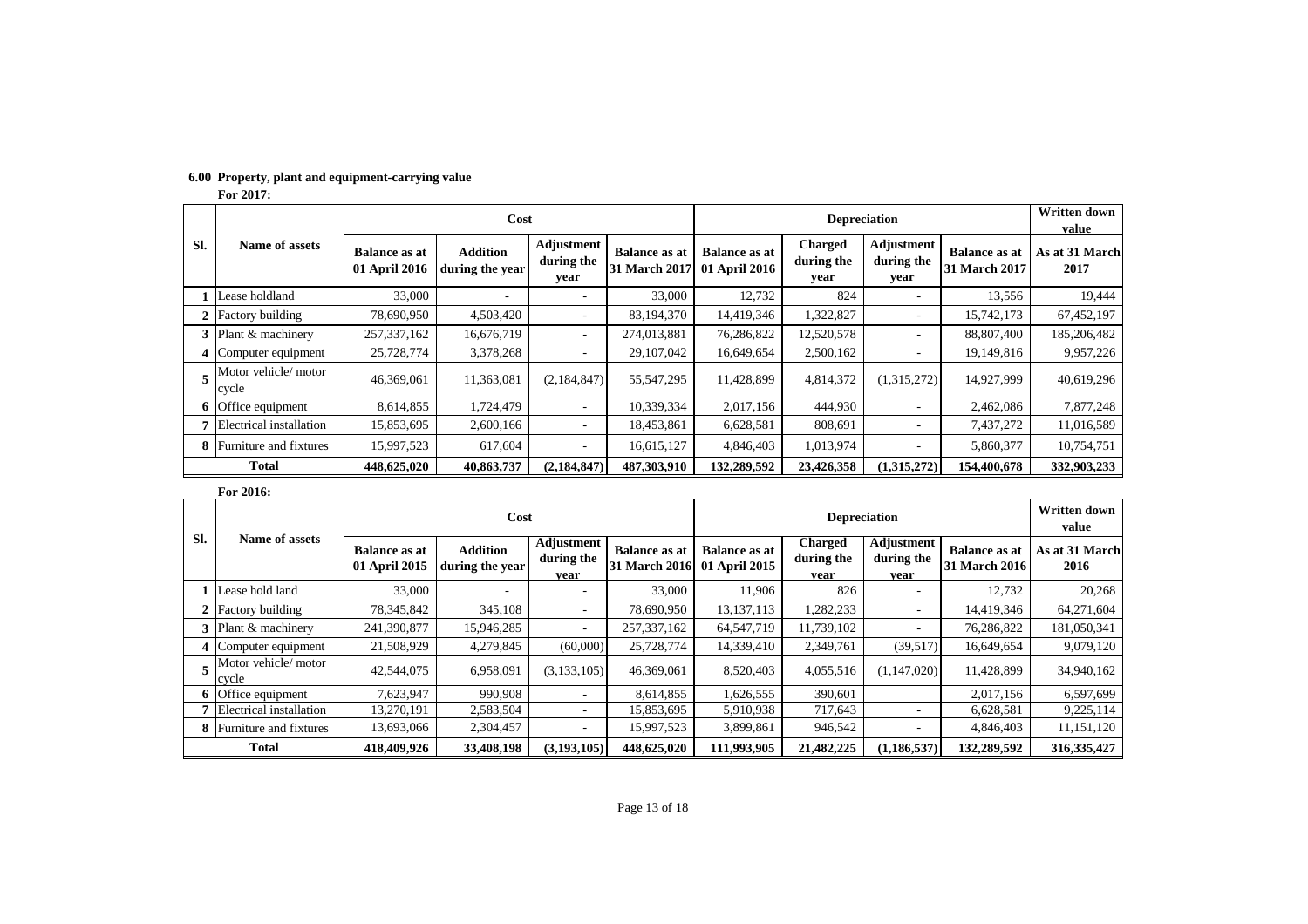|                                                                                            | 31-Mar-17   | 31-Mar-16     |
|--------------------------------------------------------------------------------------------|-------------|---------------|
|                                                                                            | Taka        | Taka          |
| 7 Inventories                                                                              |             |               |
| Finished products - Factory                                                                | 5,148,375   | 5,216,619     |
| - Depot                                                                                    | 98,355,108  | 86,726,313    |
| Raw materials                                                                              | 272,842,922 | 219,838,813   |
| Packing materials                                                                          | 21,089,000  | 17,084,658    |
| Work in progress                                                                           | 39,662,685  | 25,182,128    |
| Goods in transit                                                                           | 22,657,907  | 58,473,107    |
|                                                                                            | 459,755,997 | 412,521,638   |
| 8 Trade and other receivables                                                              |             |               |
| Trade receivables *                                                                        | 44,679,354  | 27,861,945    |
| Interest receivable                                                                        | 2,047,233   | 1,148,050     |
| Insurance receivable                                                                       |             | 1,731,000     |
|                                                                                            | 46,726,587  | 30,740,995    |
| *Trade receivables are stated net of provisions. Tk.3,624,635/-(Previous Year 1,790,165/=) |             |               |
| 9 Cash and cash equivalents                                                                |             |               |
| Cash in hand                                                                               |             |               |
|                                                                                            | 165,080     | 232,659       |
| Cash at bank:                                                                              |             |               |
| Current Account (Note # 09.01)                                                             | 92,353,269  | 37,456,149    |
| Fixed deposit                                                                              | 477,600,000 | 510, 557, 432 |
| Margin money with bank                                                                     | 38,970,513  |               |
|                                                                                            | 609,088,862 | 548,246,240   |
| 9.01 Current Account                                                                       |             |               |
| Eastern Bank Ltd. (C/A # 0104-106-0006340)                                                 | 84,083      | 1,539,280     |
| Eastern Bank Ltd. (C/A # 0104-106-0005667)                                                 | 7,006,681   | 3,751,899     |
| AB Bank Limited (C/A # 4019-760082-000)                                                    | 8,607,819   | 14,182,323    |
| Standard Chartered bank (C/A # 0111-8462001)                                               | 24,359,214  |               |
| Dutch-Bangla Bank Limited (C/A #138-110-1281)                                              | 1,361,909   | 1,163,493     |
| Citi bank N.A. (C/A # 0200352009)                                                          | 50,933,563  | 16,819,154    |
|                                                                                            | 92,353,269  | 37,456,149    |
| 10 Advances, deposits and prepayments                                                      |             |               |
| Advances:                                                                                  |             |               |
| Advance to employees                                                                       | 36,362      | 87,300        |
| VAT current account                                                                        | 17,359,409  | 6,556,462     |
| Advance VAT on depots stock                                                                | 48,734,601  | 49,242,375    |
| Advance to suppliers                                                                       | 53,003,856  | 15,167,504    |
|                                                                                            | 119,134,228 | 71,053,641    |
| Deposits:                                                                                  |             |               |
| Imprest money with employees                                                               | 1,711,155   | 1,298,601     |
| Security deposits                                                                          | 390,520     | 516,995       |
|                                                                                            | 2,101,675   | 1,815,596     |
| <b>Prepayments:</b>                                                                        |             |               |
| Prepaid expenses                                                                           |             | 6,312,395     |
|                                                                                            |             | 6,312,395     |
|                                                                                            | 121,235,903 | 79,181,632    |
|                                                                                            |             |               |
|                                                                                            |             |               |
|                                                                                            |             |               |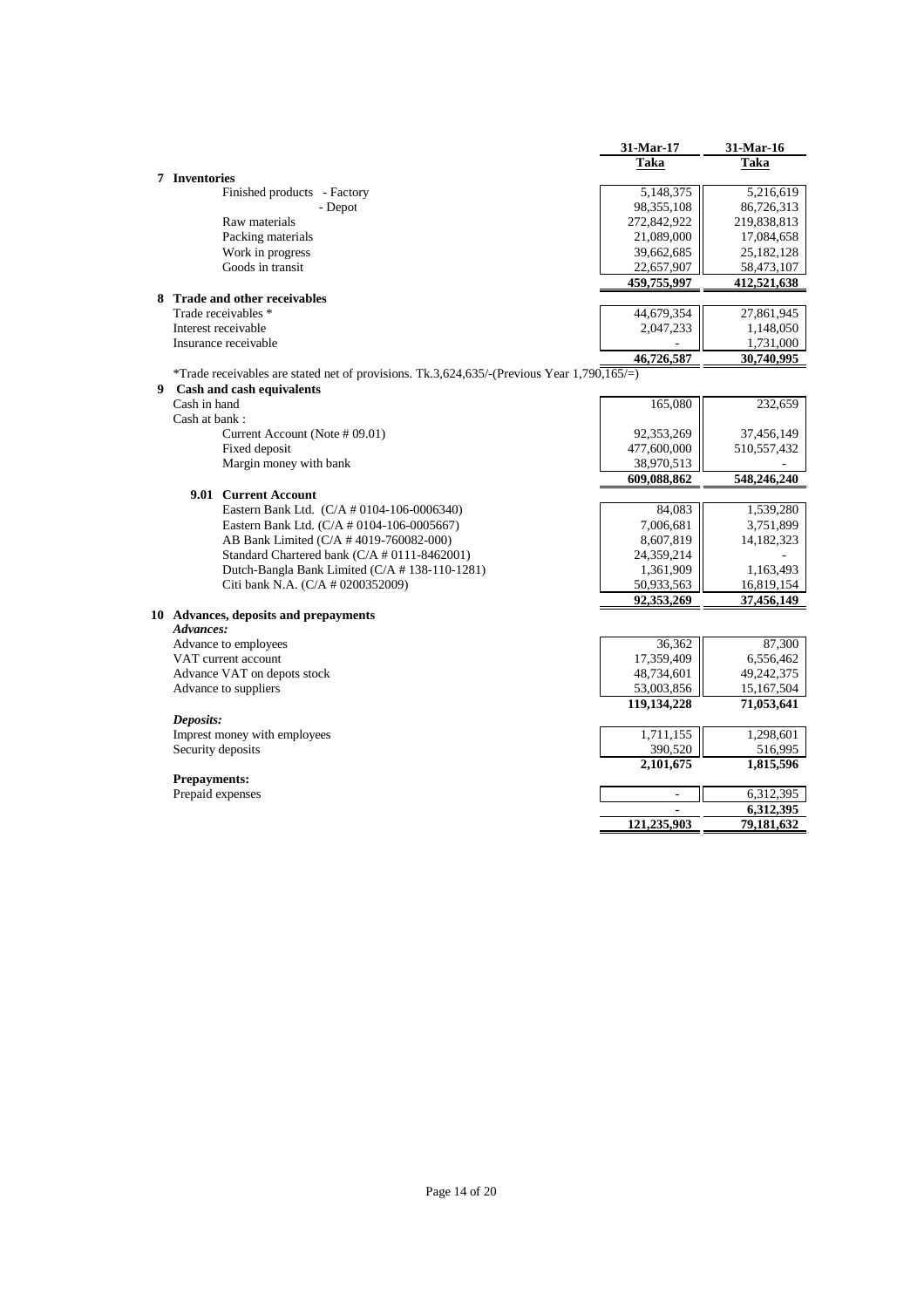|    |                                                     |            |              | 31-Mar-17     | 31-Mar-16    |
|----|-----------------------------------------------------|------------|--------------|---------------|--------------|
|    |                                                     |            |              | Taka          | Taka         |
| 11 | <b>Share capital</b>                                |            |              |               |              |
|    | <b>Authorized share capital:</b>                    |            |              |               |              |
|    | 5,000,000 Ordinary shares of Tk 100 each            |            |              | 500,000,000   | 500,000,000  |
|    | Issued, subscribed and paid-up:                     |            |              |               |              |
|    | 600,000 Ordinary shares of Tk 100 each              |            |              | 60,000,000    | 60,000,000   |
|    | Shareholding position of the company is as follows: |            |              |               |              |
|    |                                                     |            | 31-Mar-17    | 31-Mar-16     |              |
|    |                                                     | Nominal    | % of present | Nominal value | % of present |
|    |                                                     | value      |              |               |              |
|    |                                                     | (Tk)       | holding      | (Tk)          | holding      |
|    | Sun Pharmaceutical Industries Limited, India        | 43,446,900 | 72.41        | 43,446,900    | 72.41        |
|    | City Overseas Limited                               | 16,500,000 | 27.50        | 16,500,000    | 27.50        |
|    | Sun Pharma Holdings *                               | 53,100     | 0.09         | 53,100        | 0.09         |
|    |                                                     | 60,000,000 | 100          | 60,000,000    | 100          |

\* Sun Pharma Global Inc. BVI had transferred its entire shareholdings of 531 share of BDT 53,100 of the Company to its wholly owned subsidiary Nogad Holdings. This has been approved by the Board of Directors of the Company at its meeting on 29th March 2014. Subsequently, Nagad Holdings by special resulotion changed its name to Sun Pharma Holdings on 27th June 2014.

## **12 Share money deposits**

|                                              | 56.929.462 | 56.929.462 |
|----------------------------------------------|------------|------------|
| Sun Pharma Global Inc. BVI                   | 13.052     | 13.052     |
| City Overseas Limited                        | 18,702,944 | 18.702.944 |
| Sun Pharmaceutical Industries Limited. India | 38,213,466 | 38.213.466 |

## **13 Deferred tax liabilities**

Deferred tax has been recognized and measured in accordance with the provision of BAS-12: *Income taxes*

| Name of assets                                                               | <b>Carrying</b><br>amount as at 31<br><b>March 2017</b> | <b>Tax base</b><br>31 March 2017 | Taxable/<br>(deductible)<br><b>Temporary</b><br>difference |
|------------------------------------------------------------------------------|---------------------------------------------------------|----------------------------------|------------------------------------------------------------|
| Lease holdland                                                               | 19,444                                                  |                                  |                                                            |
| Factory building                                                             | 67,452,197                                              | 8,428,486                        | 59,023,711                                                 |
| Plant & machinery                                                            | 185,206,482                                             | 82,369,320                       | 102,837,162                                                |
| Computer equipment                                                           | 9,957,226                                               | 7,067,536                        | 2,889,690                                                  |
| Motor vehicle/motor cycle                                                    | 40,619,296                                              | 25,892,775                       | 14,726,520                                                 |
| Office equipment                                                             | 7,877,248                                               | 5,414,300                        | 2,462,948                                                  |
| Electrical installation                                                      | 11,016,589                                              | 6,592,125                        | 4,424,465                                                  |
| Furniture and fixtures                                                       | 10,754,751                                              | 9,575,183                        | 1,179,568                                                  |
| Property, plant and equipment                                                | 332,903,233                                             | 145,339,725                      | 187,544,064                                                |
| Provision for doubtful debts                                                 |                                                         | 3,624,635                        | (3,624,635)                                                |
| <b>Total Taxable temporary difference</b>                                    |                                                         |                                  | 183,919,429                                                |
| Tax rate                                                                     |                                                         |                                  | 35%                                                        |
| Deferred tax liability/ expense on temporary difference                      |                                                         |                                  | 64,371,800                                                 |
| Change in deferred tax assets and liability                                  |                                                         |                                  |                                                            |
| Opening balance                                                              |                                                         | 60,817,362                       | 56,529,818                                                 |
| Provision made during the year                                               |                                                         | 3,554,437                        | 4,287,544                                                  |
|                                                                              |                                                         | 64,371,799                       | 60,817,362                                                 |
| 14 Trade payable and liabilities for expenses                                |                                                         |                                  |                                                            |
| Trade payable                                                                |                                                         | 259,434,620                      | 330,794,504                                                |
| Liability for contribution to Workers' Profit Participation and Welfare Fund |                                                         | 20,290,375                       | 15,148,410                                                 |
| Other liabilities (Note #14.01)                                              |                                                         | 89,679,422                       | 60,162,860                                                 |
|                                                                              |                                                         | 369,404,417                      | 406, 105, 774                                              |
| 14.01 Other liabilities                                                      |                                                         |                                  |                                                            |
| Outstanding expenses                                                         |                                                         | 47,697,229                       | 18,794,611                                                 |
| Payable to employees                                                         |                                                         | 796,968                          | 3,802,299                                                  |
| Deposits for motor cycle from employees                                      |                                                         | 11,770,129                       | 7,844,922                                                  |
| Withholding income tax and VAT payable                                       |                                                         | 29,415,096                       | 29,721,028                                                 |
|                                                                              |                                                         | 89,679,422                       | 60,162,860                                                 |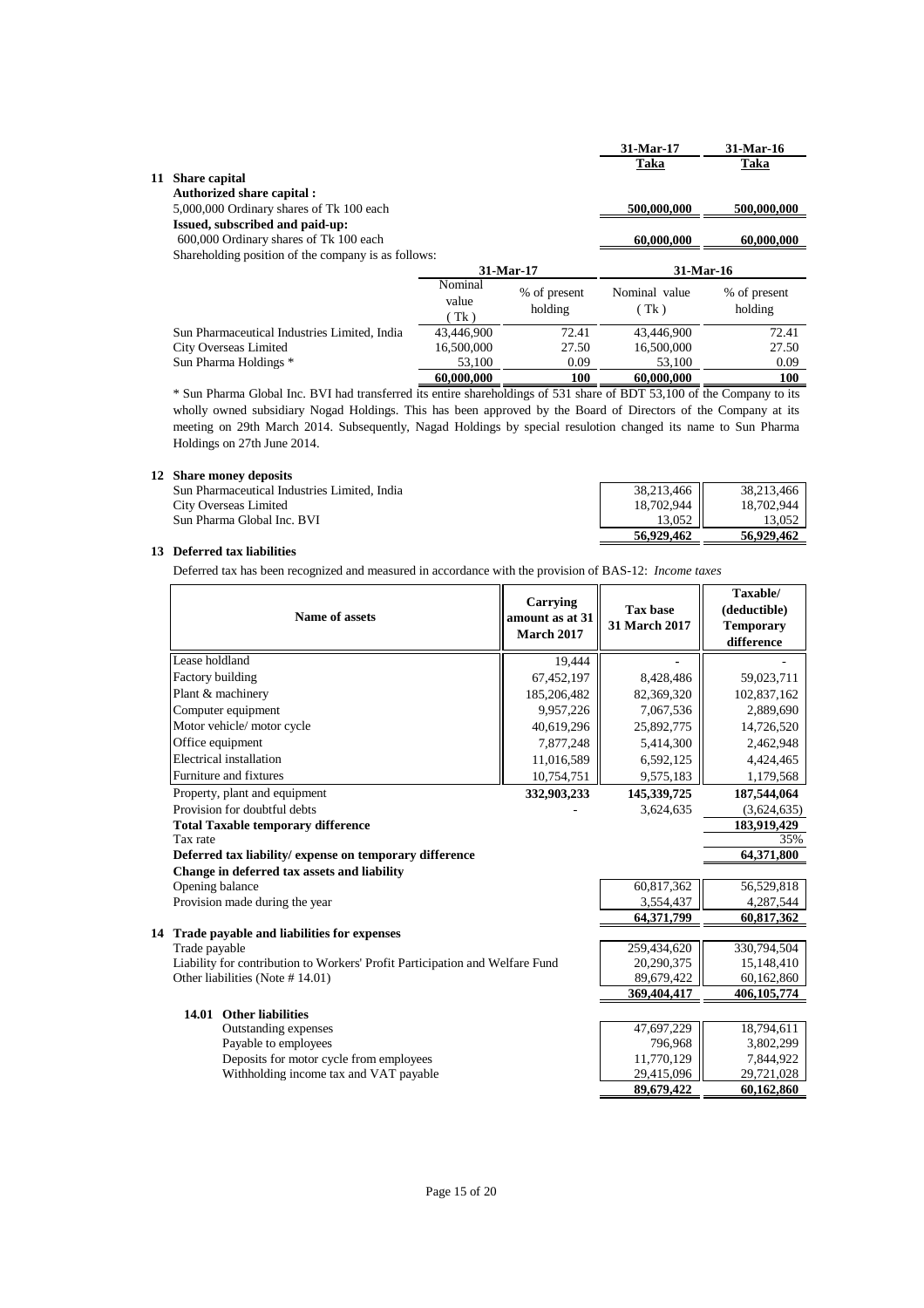|                                                       | 31-Mar-17       | 31-Mar-16          |
|-------------------------------------------------------|-----------------|--------------------|
|                                                       | Taka            | Taka               |
| 15 Current tax liabilities                            |                 |                    |
| Provision for income tax ( $Note # 15.01$ )           | 435,339,332     | 290,726,924        |
| Advance income tax (Note #15.02)                      | (427, 432, 479) | (262, 107, 421)    |
|                                                       | 7,906,853       | <u>28,619,503 </u> |
| 15.01 Provision for income tax                        |                 |                    |
| Opening balance                                       | 290,726,924     | 185,548,334        |
| Provision made during the year                        | 144,612,408     | 105,178,590        |
| Adjustment during the year                            |                 |                    |
|                                                       | 435,339,332     | 290,726,924        |
| 15.02<br><b>Advance income tax</b><br>Opening balance | 262,107,421     | 146,260,196        |
| Add: Addition during the year                         | 165,325,058     | 115,847,225        |
| Less: Adjustment during the year                      |                 |                    |
|                                                       | 427, 432, 479   | 262,107,421        |
| 16 Other Income                                       |                 |                    |
| Gain from disposal of fixed assets                    | 288,325         | 491,641            |
| Miscellaneous income                                  |                 | 40,214             |
|                                                       | 288,325         | 531,855            |
| 17 Cost of materials                                  |                 |                    |
| Opening inventories                                   | 412,521,638     | 314,835,347        |
| Add: Purchase during the year                         | 569,901,624     | 478,037,772        |
| Closing inventories                                   | (459, 755, 997) | (412, 521, 638)    |
|                                                       | 522,667,265     | 380,351,481        |
| 18 Personnel cost                                     |                 |                    |
| Salaries, wages, bonus and benefits                   | 225,396,276     | 200,054,384        |
| Contribution to provident fund                        | 6,507,594       | 8,599,342          |
|                                                       | 231,903,870     | 208, 653, 726      |
| 19 Operating and other expenses                       |                 |                    |
| Stores and spares consumed                            | 7,713,110       | 7,411,912          |
| Conversion and other manufacturing expenses           | 6,343,303       | 5,368,647          |
| Electricity, Gas and other Utilities                  | 901,553         | 824,892            |
| <b>Bank Charges</b>                                   | 780,134         | 981,215            |
| <b>License Fees</b>                                   | 766,300         | 31,008             |
| Power and Fuel                                        | 10,766,022      | 10,382,659         |
| <b>Management Fees</b>                                | 42,066,070      | 31,882,066         |
| VAT on management fees                                | 6,309,911       | 4,782,310          |
| Rent                                                  | 10,880,231      | 9,864,136          |
| Insurance                                             | 4,095,883       | 4,077,963          |
| Repairs & maintenance:                                |                 |                    |
| <b>Building</b>                                       | 1,232,787       | 612,455            |
| Plant and machinery                                   | 7,864,181       | 6,266,204          |
| Others                                                | 1,295,075       | 3,415,694          |
| Printing and Stationery                               | 1,580,903       | 1,718,880          |
| <b>Traveling and conveyance:</b>                      |                 |                    |
| Local                                                 | 4,563,008       | 3,033,898          |
| Foreign                                               | 850,065         | 204,747            |
| Communication                                         | 2,069,302       | 1,764,520          |
| Briefing materials & Stationery                       | 277,120         | 237,592            |
| Payment to statutory auditors (Note: 19.01)           | 565,729         | 453,750            |
| Professional and consultancy fees                     | 257,901         | 900                |
| Security services                                     | 2,149,676       | 1,669,018          |
| Rates & Taxes                                         | 835,663         | 416,905            |
| Training expenses                                     | 757,170         |                    |
| Entertainment                                         | 1,496,732       | 939,854            |
| Miscellaneous expenses                                | 844,706         | 971,059            |
|                                                       | 117,262,535     | 97,312,284         |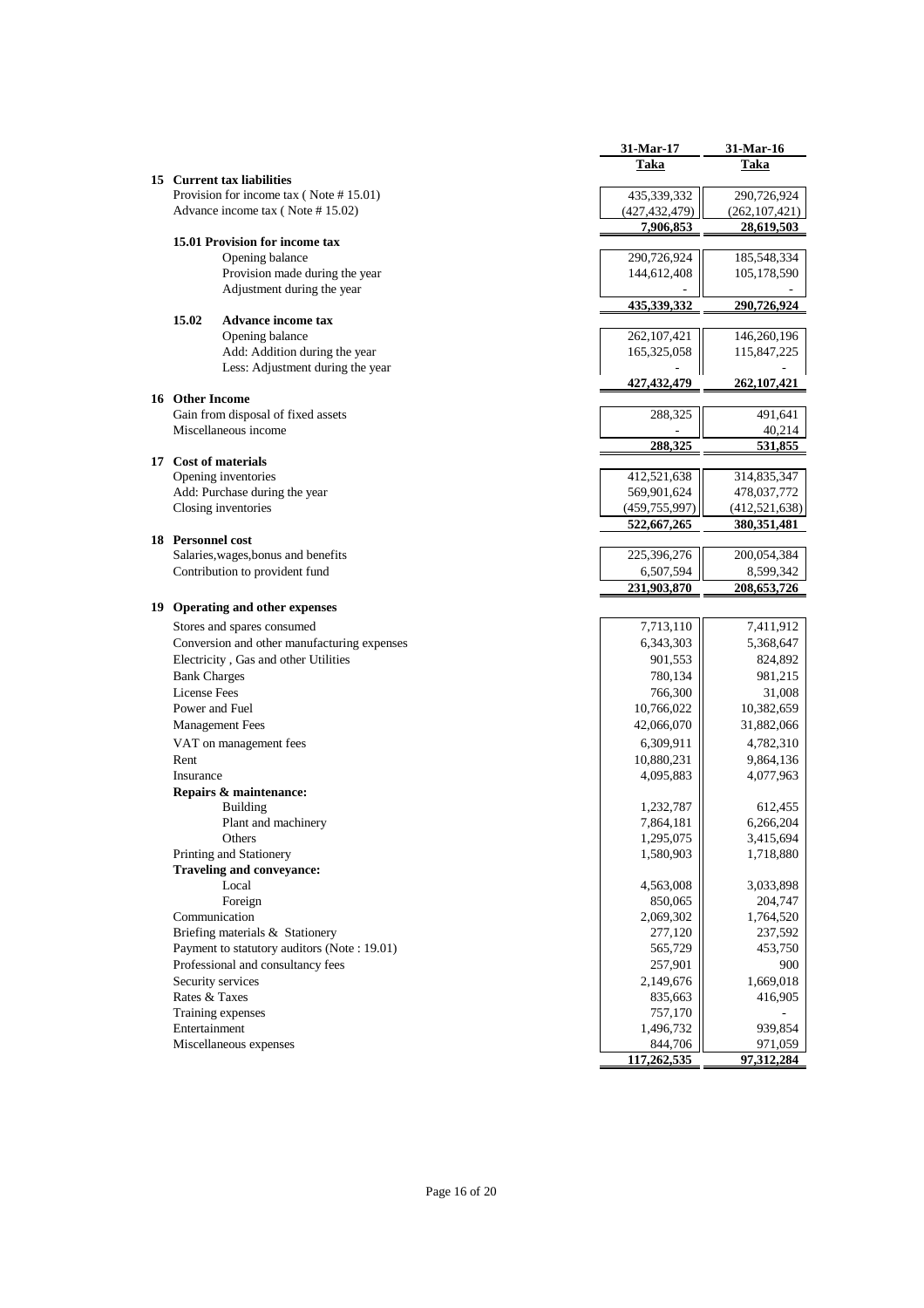|                                                   | 31-Mar-17   | 31-Mar-16     |
|---------------------------------------------------|-------------|---------------|
|                                                   | Taka        | Taka          |
| 19.01 Payment to statutory auditors               |             |               |
| (Including VAT, where applicable)                 |             |               |
| As Auditors                                       | 95,000      | 75,000        |
| Review of interim financial statements            | 86,250      | 57,500        |
| Other advisory services                           | 379,479     | 316,250       |
| Reimbursement of out of pocket expenses           | 5,000       | 5,000         |
|                                                   | 565,729     | 453,750       |
| 20 Selling, Marketing and Distribution expenses   |             |               |
| Drug testing fees/license fees                    | 465,860     | 898,291       |
| Electricity, Gas and other Utilities              | 739,049     | 859,161       |
| <b>Bank Charges</b>                               | 632,523     | 593,601       |
| Rent                                              | 6,724,136   | 6,806,058     |
| Insurance                                         | 2,661,750   | 2,067,898     |
| Repair and maintenance:                           |             |               |
| <b>Others</b>                                     | 1,140,325   | 1,557,227     |
| Printing and stationery                           | 3,238,108   | 2,294,735     |
| Travelling and conveyance:                        |             |               |
| Local                                             | 2,452,207   | 4,513,797     |
| Foreign                                           | 39,271      | 287,034       |
| Communication                                     | 2,675,719   | 3,089,091     |
| Sales promotion expenses                          | 221,571,634 | 184, 267, 528 |
| Depot conveyance expenses                         | 29,546,099  | 26,680,602    |
| Briefing materials & Stationery                   | 12,182,576  | 12,949,368    |
| Training expenses                                 | 31,226,647  | 29,124,176    |
| Field staff expenses                              | 33,913,847  | 34,764,108    |
| Breakage and expiry                               | 6,374,230   | 2,377,076     |
| Entertainment                                     | 8,920       | 6,400         |
| <b>Provision-Doubtful Debts</b>                   | 1,834,470   | 1,790,165     |
| <b>Security Services</b>                          | 343,620     | 341,652       |
| Miscellaneous expenses                            | 1,145,176   | 591,913       |
|                                                   | 358,916,167 | 315,859,881   |
| 21 Workers' Profit Participation and Welfare Fund | 20,290,375  | 15,148,410    |

As per Labor Act 2006 (under chapter 15), the company has made the provision of 5% on profit before tax to Workers' Profit Participation and Welfare Fund for the year ended 31 March 2017.

## **22 Capacity utilization**

| Installed capacity (tablets/capsules) in pieces     | 348,932,000 | 348,932,000 |
|-----------------------------------------------------|-------------|-------------|
| Utilized capacity (tablets/capsules) in pieces      | 265,813,140 | 224,226,008 |
| Percentage of utilization $(\% )$                   | 76.18%      | 64.26%      |
| 23 Information relating to consumption of materials |             |             |
|                                                     |             |             |

|                   |          | 2016-2017   |          | 2015-2016   |  |
|-------------------|----------|-------------|----------|-------------|--|
|                   | Juantity | Value       | Ouantity | Value       |  |
|                   | Κg       | Taka        |          | Taka        |  |
| Raw materials     | 88.992   | 619.577.891 | 66.823   | 252,689,158 |  |
| Packing materials |          | 40,918,308  |          | 44,061,104  |  |

**24 Value of imports calculated on CIF basis**

During the year, the company imported the following items in foreign currencies including in transit :

|                       |                 |           | 2016-2017   |           | 2015-2016              |
|-----------------------|-----------------|-----------|-------------|-----------|------------------------|
| <b>Particulars</b>    | <b>Currency</b> | Foreign   | Equivalent  | Foreign   | <b>Equivalent Taka</b> |
|                       |                 | currency  | Taka        | currency  |                        |
| Raw materials         | USD.            | 6,242,844 | 495,069,862 | 5,263,502 | 413,947,705            |
|                       | <b>EURO</b>     | 38,877    | 3,391,347   | 21,202    | 1,828,957              |
| Packing materials     | <b>USD</b>      | 169,474   | 13,436,711  | 89,075    | 6,994,762              |
|                       | <b>USD</b>      | 269,035   | 21,327,307  | 341,973   | 26,936,673             |
| Capital machinery and | <b>CHF</b>      |           |             | 12,500    | 1,050,219              |
| spare parts           | <b>EURO</b>     | 27,560    | 2,479,029   | 11,767    | 1,026,583              |
|                       | YEN             |           |             | 428,163   | 275,609                |
| Promotional inputs    | <b>USD</b>      | 6,100     | 491,660     | 34,136    | 2,699,675              |
| <b>Total</b>          |                 |           | 536,195,916 |           | 454,760,183            |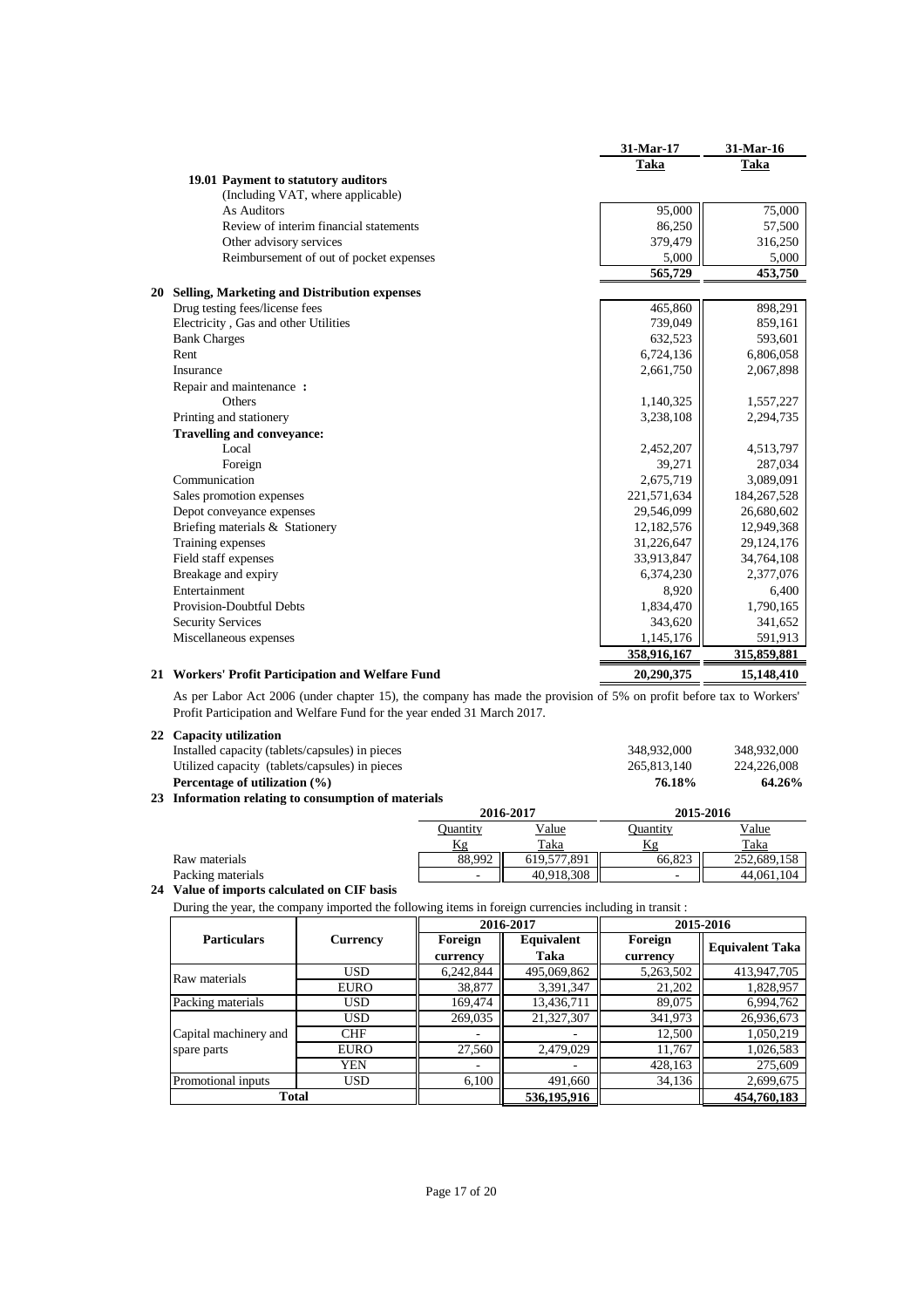|                                                                                             | Mar-17 | Mar-16     |
|---------------------------------------------------------------------------------------------|--------|------------|
| the property of the control of the control of<br><b>Contract Contract Contract Contract</b> | Taka   | Taka<br>__ |

## **25 Particulars of employees**

The number of employees engaged by the company during the year and part thereof was 698 (2016: 690) and all the staff of the Company are drawing salary and allowances above Tk. 3,000 per annum.

#### **26 Basic earnings per share (EPS)**

| .<br>$\overline{\phantom{0}}$ |             |             |
|-------------------------------|-------------|-------------|
| EPS                           | 429.40      | 322.50      |
| Number of shares              | 600,000     | 600,000     |
| Profit after tax              | 257,640,645 | 193,502,072 |
|                               |             |             |

#### **27 Operating leases - Leases as lessee**

The company usually leases office premises, factory land and guest house. The leases typically run for a period of years as mentioned in the lease agreements, with an option to renew the lease after that date.

#### **27.01 Future minimum lease payments**

As at 31 March, the future minimum lease payments under non-cancellable lease were as follows.

| Less than one year                         | 4,567,992   | 4,567,992   |
|--------------------------------------------|-------------|-------------|
| Between two and five years                 | 20,042,065  | 19,375,899  |
| More than five years                       | 136,912,682 | 139,026,960 |
|                                            | 161,522,739 | 162,970,852 |
| 27.02 Amounts recognized in profit or loss |             |             |
| Lease rent- Factory                        | 4,464,174   | 4,152,720   |
| Lease rent-Other                           | 12,623,451  | 12,097,166  |
| Contingent rent expenses                   | 516,742     | 420,308     |
|                                            | 17,604,367  | 16,670,194  |
| <b>Contingent liability</b><br>28          |             |             |
| (a) Bank guarantee                         | 557,432     | 557,432     |
| (b) Letter of credit                       | 56,694,518  | 58,864,896  |
| (c) Income tax: $($ Note $\# 28.01)$       |             |             |
| For the Assessment Year 2015-2016          | 23.632.655  |             |

#### **28.01**

The company has filed appeal at Tax Appellate Tribunal against the order of the Deputy Commissioner of Taxes as well as the Commissioner of Taxes (Appeal) on the matter of income tax assessments. Outcome of which is uncertain. However, the company's management feels that the claim by the Tax authority is unjustified and the company has fair grounds for having the judgment in their favor.

 **91,417,032 59,422,328** 

#### **29 Events after the date of statement of financial position**

There is no significant events subsequent to the date of statement of financial position to report which had an influence on the statement of financial position or the Statement of profit or loss and other comprehensive income that require adjustments or separate disclosure.

For the Assessment Year 2014-2015 10,532,427

### **30 Financial risk management objective and policies**

The Board of Directors has the overall responsibility for the establishment and oversight of the Company's risk management framework. The Board is responsible for developing and monitoring the Company's risk management policies.

#### **30.1 Credit risk**

Credit risk represents the accounting loss that would be recognized at the reporting date if counter parties fail completely to perform as contracted. It mainly comprises of Trade and other receivables, bank balances and Advances, deposits and prepayments (except receivable from Govt.). The Company's maximum exposure to credit risk at the reporting date is as follows:

| Trade and other receivables                                       | 46,726,587  | 30,740,995  |
|-------------------------------------------------------------------|-------------|-------------|
| Cash and cash equivalents (except cash in hand)                   | 569,953,269 | 548.013.581 |
| Advances, deposits and prepayments (except receivable from Govt.) | 103,876,494 | 72.625.170  |
|                                                                   | 720.556.350 | 651,379,746 |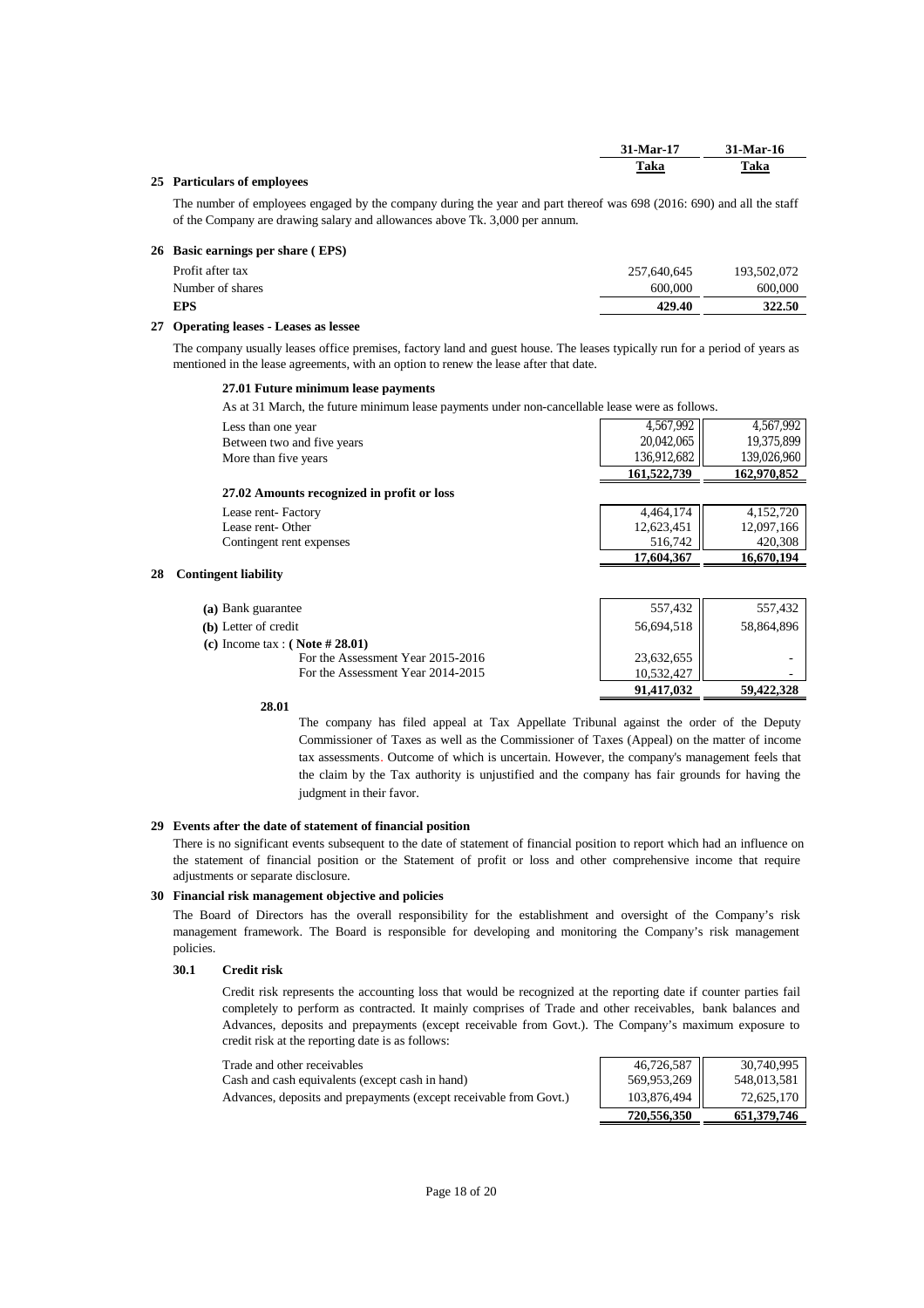|                                                                     | 31-Mar-17  | 31-Mar-16  |
|---------------------------------------------------------------------|------------|------------|
|                                                                     | Taka       | Taka       |
| The aging of trade receivables at the reporting date is as follows: |            |            |
| Due over twelve months                                              | 4,496,061  | 2,784,765  |
| Due over six months                                                 | 728,984    | 12,446,702 |
| Due below six months                                                | 43,078,944 | 14,420,643 |
|                                                                     | 48,303,989 | 29,652,110 |
| Less: Provision for doubtful debts                                  | 3.624,635  | 1,790,165  |
|                                                                     | 44,679,354 | 27,861,945 |

To mitigate the credit risk against trade and other receivables, the company has a system of specific credit line period to the parties. This outstanding period and amount are regularly monitored. The Company endeavors to cover the credit risks on all other receivables, where possible, by restricting credit facility and stringent monitoring.

## **30.2 Liquidity risk**

Liquidity risk is the risk that the Company will not be able to meet its financial obligations as they fall due.

| The table below summarises the Company's financial liabilities as at the reporting date. |             |             |  |
|------------------------------------------------------------------------------------------|-------------|-------------|--|
| Trade payable and liabilities for expenses                                               | 369,404,417 | 406,105,774 |  |
|                                                                                          | 369,404,417 | 406,105,774 |  |

Maintaining sufficient cash, the availability of funding through an adequate amount of committed bank facilities, the company manages the liquidity risk.

## **30.3 Market risk**

Market risk is the risk that the fair value of future cash flows of a financial instrument will fluctuate because of changes in market prices such as foreign exchange rates, interest rates and other price risks. The objective of market risk management is to manage and control market risk exposures within an acceptable range.

#### **30.3.1 Foreign currency risk**

The risk that the fair value or future cash flows of a financial instrument will fluctuate because of changes in foreign exchange rates. The Company's exposure to the risk of changes in foreign exchange rates relates primarily to company's operating activities with the foreign suppliers.

The Company's exposure to foreign currency risk in major currencies at their gross values is as follows:

|                     | Foreign      | 31-Mar-17                | 31-Mar-16        |
|---------------------|--------------|--------------------------|------------------|
|                     | currency     | Taka                     | Taka             |
| Current liabilities | <b>EURO</b>  | $\overline{\phantom{a}}$ |                  |
|                     | <b>POUND</b> | $\overline{\phantom{a}}$ |                  |
|                     | USD          | 50,407,751               | .973<br>1,791.97 |

The Company did not experience with any unusual profit or loss causing from foreign exchange fluctuation till date.

#### **30.3.2 Interest rate risk**

Interest rate risk is the risk that the fair value or future cash flows of a financial instrument will fluctuate because of changes in market interest rates. The Company's exposure to the risk of changes in market interest rate relates primarily to the Company's short-term deposits.

At the reporting date, the average interest rate of the Company's investment in Fixed Deposit was as follows:

|                             | 31-Mar-17                           | 31-Mar-16                | 31-Mar-17   | 31-Mar-16             |  |  |
|-----------------------------|-------------------------------------|--------------------------|-------------|-----------------------|--|--|
|                             |                                     | <b>Effective rates %</b> |             | <b>Amount in Taka</b> |  |  |
| Investment in Fixed Deposit | $0.22\% - 3.00\% - 0.22\% - 3.30\%$ |                          | 477.600.000 | 510.557.432           |  |  |